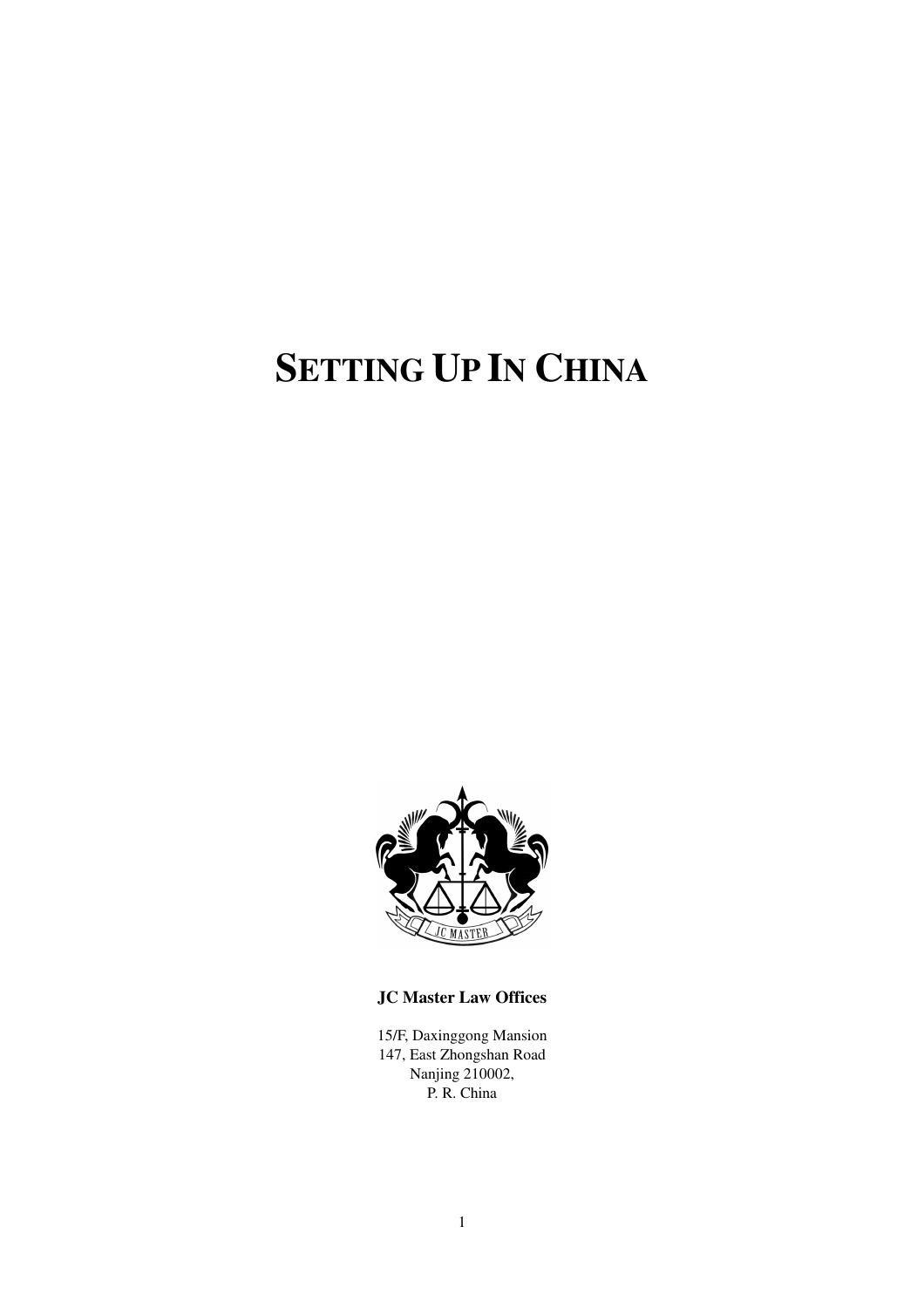## **Contents**

## Page

|    |     |                                             | 3  |  |  |  |  |
|----|-----|---------------------------------------------|----|--|--|--|--|
|    |     |                                             | 3  |  |  |  |  |
| 1. |     |                                             |    |  |  |  |  |
|    | (a) |                                             | 4  |  |  |  |  |
|    | (b) |                                             | 5  |  |  |  |  |
|    | (c) |                                             | 5  |  |  |  |  |
|    | (d) |                                             | 5  |  |  |  |  |
|    | (e) |                                             | 6  |  |  |  |  |
|    | (f) |                                             | 6  |  |  |  |  |
| 2. |     |                                             |    |  |  |  |  |
|    | (a) |                                             | 8  |  |  |  |  |
|    | (b) |                                             | 8  |  |  |  |  |
|    | (c) |                                             | 9  |  |  |  |  |
|    | (d) |                                             | 10 |  |  |  |  |
|    | (e) |                                             | 10 |  |  |  |  |
|    |     | 11                                          |    |  |  |  |  |
|    |     |                                             | 11 |  |  |  |  |
| 3. |     | 12                                          |    |  |  |  |  |
|    | (a) |                                             | 12 |  |  |  |  |
|    | (b) |                                             | 12 |  |  |  |  |
|    | (c) |                                             | 12 |  |  |  |  |
|    | (d) |                                             | 13 |  |  |  |  |
|    | (e) |                                             | 13 |  |  |  |  |
| 4. |     |                                             | 13 |  |  |  |  |
| 5. |     |                                             | 14 |  |  |  |  |
| 6. |     | <b>Enterprise Income Tax in China</b><br>15 |    |  |  |  |  |
|    | (a) |                                             | 15 |  |  |  |  |
|    | (b) |                                             | 15 |  |  |  |  |
|    | (c) |                                             | 17 |  |  |  |  |
|    | (d) |                                             | 17 |  |  |  |  |
|    | (e) |                                             | 18 |  |  |  |  |
| 7. |     |                                             | 19 |  |  |  |  |
| 8. |     |                                             | 24 |  |  |  |  |
|    |     |                                             |    |  |  |  |  |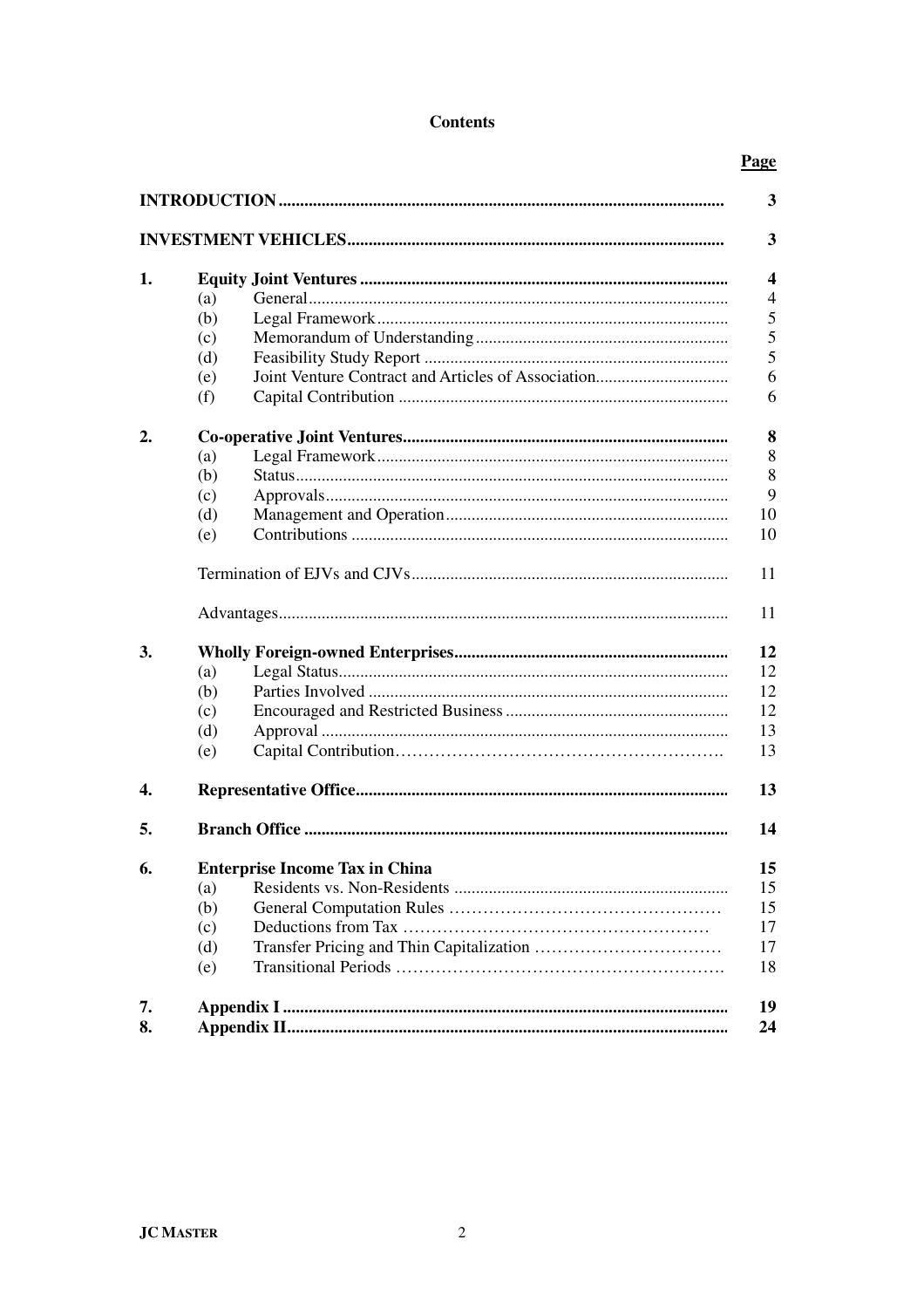## **INTRODUCTION**

In the late 1970's, the People's Republic of China ("**PRC**") began encouraging foreign direct investment ("**FDI**") and in 1979, the promulgation of the Law of the PRC on Chinese-Foreign Equity Joint Ventures resulted in the establishment of the first sino-foreign joint venture in 1980. According to a United Nation report dated 22 September 2004, China in the year 2003 was the recipient of US\$53.5 billion of direct foreign investment, exceeding the U.S.A. and becoming the world's largest recipient of direct foreign investment for the first time.A distinct pattern has emerged: geographically, the areas attracting foreign investment have spread inwards, from the coastal and Yangtze River areas to the interior and western regions of China. In terms of industrial type, there has been a shift from imported materials to technology-intensive manufacturing industries, infrastructure construction, and financial and consulting sector. China at present governed by the Foreign Trade Law of the People's Republic of China operates a unified foreign trade system, allowing the free import and export of an ever-increasing number of goods and technology. The newly enacted Enterprises Income Tax Law of the People's Republic of China ("The **Enterprise Income Tax Law**") ended the most preferential tax treatment available to foreign invested enterprises ("**FIEs**") and marked the end of the early phases of China's drive to attract foreign investment.

Currently the main laws governing foreign investments in China are:

- *Law of the People's Republic of China on Chinese-Foreign Equity Joint Ventures and related implementing rules;*
- *Law of the People's Republic of China on Chinese-Foreign Contractual Joint Ventures and related implementing rules;*
- *Law of the People's Republic of China on Foreign-funded Enterprises and related implementing rules;*
- *Company Law of the People's Republic of China;*
- *Contract law;*
- *Regulations of the People's Republic of China on the Administration of Company Registration;*
- *Enterprise Income Tax Law of the People's Republic of China;*
- *Regulations on Carrying out the Enterprise Income Tax Law of the People's Republic of China; and*
- *Notification of the State Council on Carrying out the Transitional Preferential Policies concerning Enterprise Income.*

## **INVESTMENT VEHICLES**

l

Generally, the majority of foreign investment is in the form of direct investment, by means of:

- $\bullet$  sino-foreign equity joint ventures;<sup>1</sup>
- $\bullet$  sino-foreign contractual (co-operative) joint ventures;<sup>2</sup> or
- wholly foreign-owned enterprises.<sup>3</sup>

Foreign investors will, in addition, often open representative offices and branch offices. The "*Directory of Industries for Foreign Investment*" forms the basis of the guidance and approval of foreign-funded projects, and carries four categories– encouraged, permitted, restricted, and forbidden industries.<sup>4</sup>

<sup>1</sup> Please see article 1 of the Law of the People's Republic of China on Chinese-Foreign Equity Joint Ventures

<sup>&</sup>lt;sup>2</sup> Please see article 1 of the Law of the People's Republic of China on Chinese-Foreign Contractual Joint Ventures

<sup>&</sup>lt;sup>3</sup> Please see article 1 of the Law of the People's Republic of China on Foreign-funded Enterprises

<sup>4</sup> For specific industry, please see Annex 9 of the Schedule of Specific Commitments on Services of WTO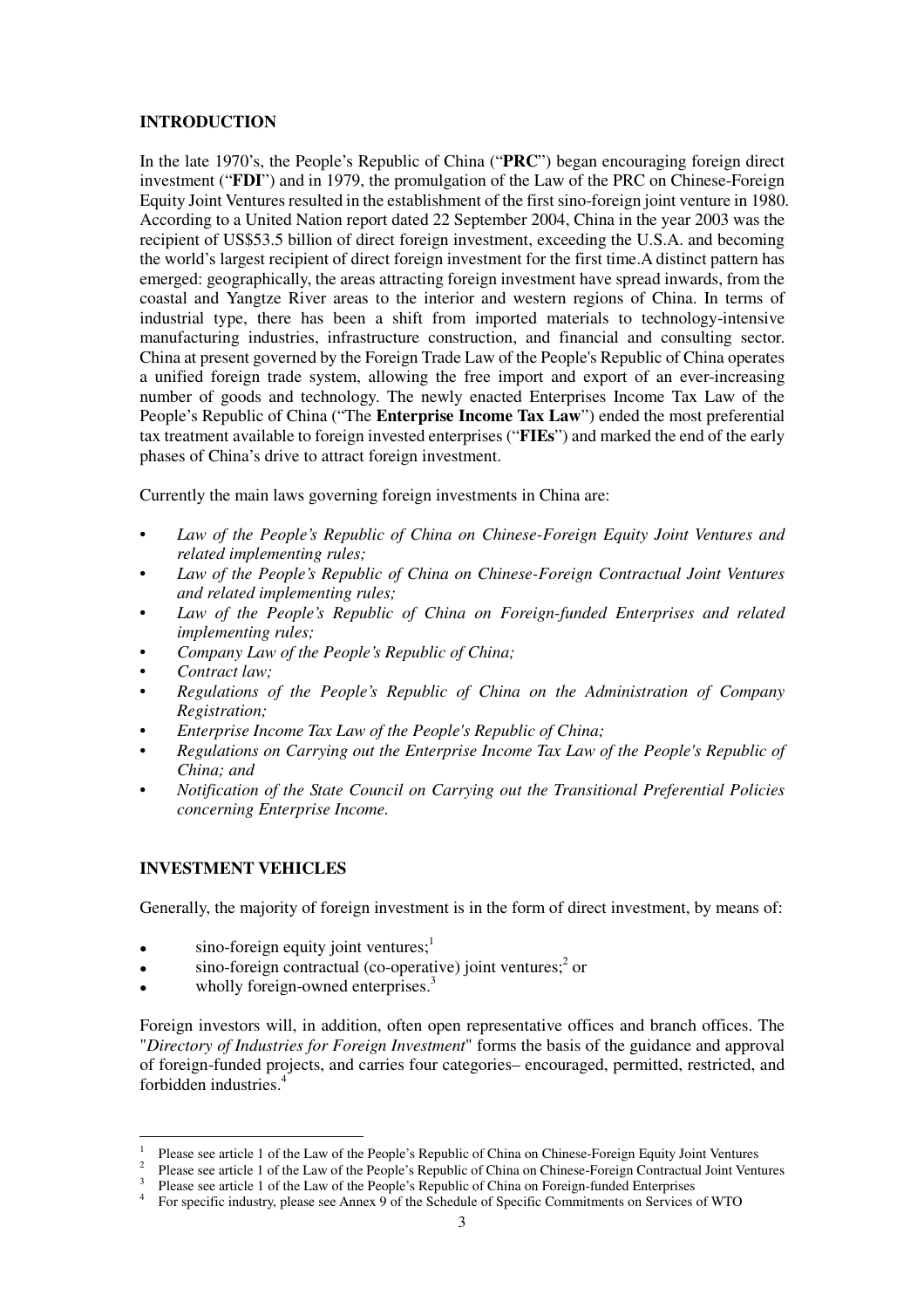In applying for the establishment of a sino-foreign equity joint venture or a sino-foreign contractual joint venture, there are a number of steps that must be taken, usually by the Chinese party. Different levels of approval authorities have been delegated to local governments, whose policies will vary depending upon prevailing local, regional and national politics. However, major projects are always approved at the central government level.

In general, there are two steps in the establishment process for setting up a FIE in China:

- submission of an application to establish the enterprise, the feasibility study report, the joint venture contract, articles of association and other legal documents to the Ministry of Commerce of the People's Republic of China ("**MOFCOM**") or its lower reviewing offices for examination and approval; and
- once reviewed, and if approved, the reviewing authorities will issue a certificate of approval to the foreign-funded enterprise. With this certificate, the investors can go through registration procedures with the Administration of Industry and Commerce for the establishment of the enterprise.

Please note: according to PRC Contract law Article 126, Choice of Law in Foreign-related Contracts; Contracts Subject to Mandatory Application of Chinese Law; For a Sino-foreign Equity Joint Venture Enterprise Contract, Sino-foreign Cooperative Joint Venture Contract, or a Contract for Sino-foreign Joint Exploration and Development of Natural Resources which is performed within the territory of the People's Republic of China, the law of the People's Republic of China applies.

## **1. Equity Joint Ventures**

## *(a) General*

An equity joint venture ("EJV") is a limited liability company<sup>5</sup> established in China with joint investment from the Chinese and foreign parties. In general, the foreign party to the EJV generally should invest no less than  $25\%$ <sup>6</sup> in the registered capital.

While it was true in the past that parties who invested less than 25% into an EJV will not normally be entitled to enjoy the same preferential treatment of tax reduction or exemption offered to EJVs with more than 25% foreign investment, the recent amendment to the corporate tax law has removed most of such differences.

In EJVs, the underlying principle is joint effort and participation. However, whatever the final percentage of investment is, the risks and losses are shared by the parties in proportion to their respective contributions to the registered capital.<sup>7</sup> Transfers of shares are only permitted with the consent of all other parties.<sup>8</sup> Legally, the EJV has a separate legal personality and operates as a limited liability company, being governed by its Board of Directors. Either party may appoint the Chairman of the Board and certain important decisions can only be made with the unanimous approval of the Board. Shareholdings cannot be transferred without prior approval from the Government. Once registered, the entity is considered a Chinese legal entity and as such must abide by all Chinese laws. As a Chinese legal entity, it is free to hire Chinese employees but in turn must comply with Chinese labour laws. Unlike representative offices, joint ventures are able to purchase land on their own account.

## *(b) Legal Framework*

l

<sup>5</sup> Please see article 4 of the Law of the People's Republic of China on Chinese-Foreign Equity Joint Ventures 6 ibid

<sup>7</sup> ibid

<sup>8</sup> ibid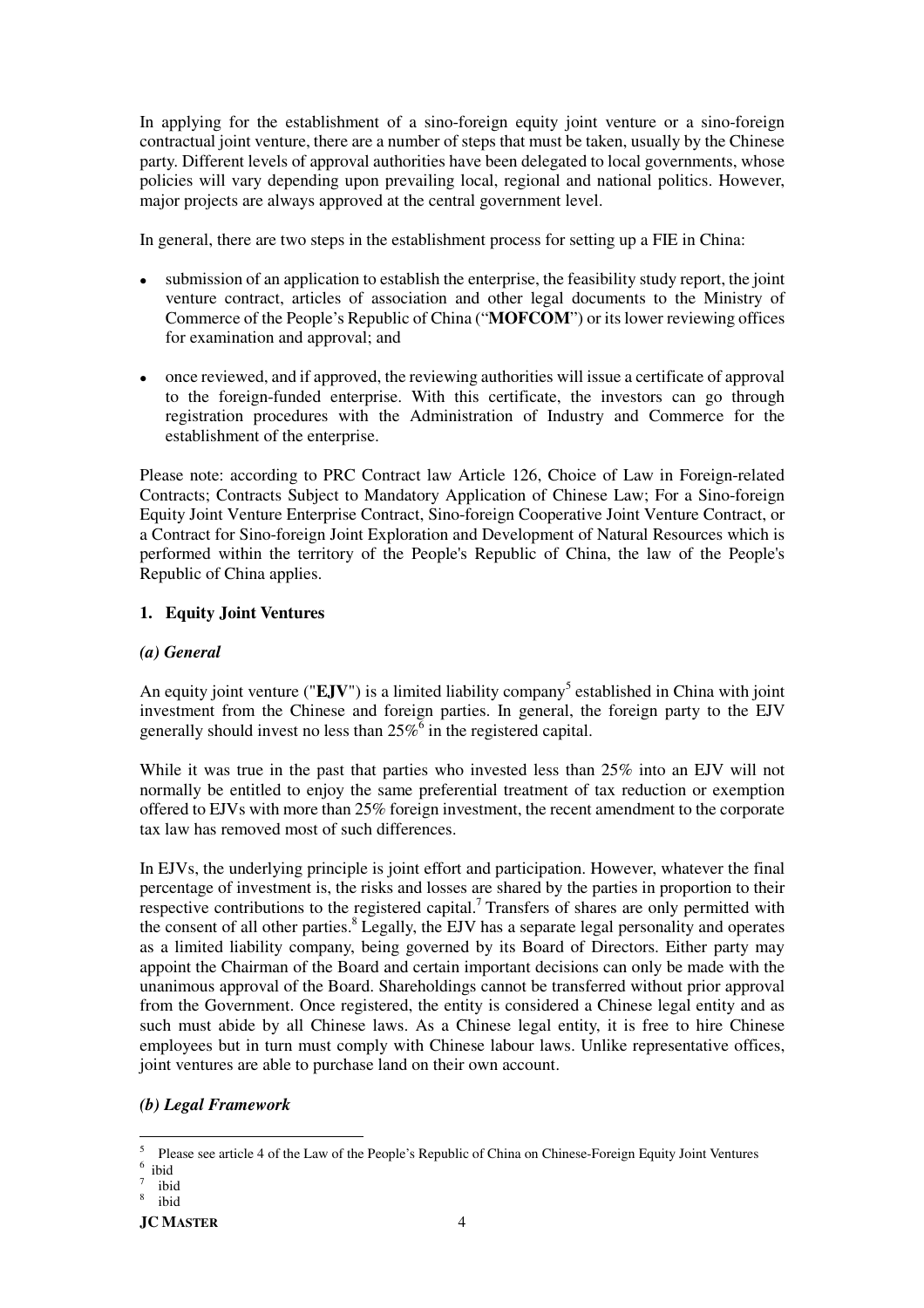The PRC Equity Joint Venture Law and its implementing rules are the principal law governing EJVs. Other laws, many of which are applicable to both joint ventures and wholly foreign-owned enterprises, have also been promulgated in relation to taxation, business registration, labour, accounting, foreign exchange, equity requirements and registered capital. Through the legislation, the Government protects the investments of foreign parties, the profits due to them, and their other legal rights and interests pursuant to the government approved agreements, contracts and articles of association. Laws of a more general nature, such as the Unfair Competition Law, Product Liability Law, Advertising Law and various environmental protection laws also apply to EJVs.

## *(c) Memorandum of Understanding*

The procedures for establishing an EJV are set out in the Equity Joint Venture Law, its implementing rules and other relevant regulations. The first step is to find a suitable EJV partner and then to sign a non-binding letter of intent, generally known as a Memorandum of Understanding ("**MOU**"). The MOU contains a description of the proposed project, an estimate of the amount of investment required, the equity split between the Chinese and the foreign party, and a general undertaking by both parties to jointly investigate the opportunity. Although technically it is a non-binding agreement, its drafting is important, as it will define the scope of the operation of the EJV––if it becomes apparent that the MOU needs modification, the approval process may have to restart again. Essentially, it must reflect the preliminary understanding among the parties and it would usually state that final agreement is subject to completion of the joint venture feasibility study report and the execution of a joint venture contract and the articles of association. Once signed, the Chinese party is usually responsible for obtaining preliminary approval from the relevant government authorities.

## *(d) Feasibility Study Report*

An integral step for the parties is the joint preparation of a feasibility study report. The feasibility study report must cover the fundamental technical and commercial aspects of the project before the parties can proceed to formalize the necessary legal documentation.

The study shall contain details<sup>9</sup>of:

- the joint venture partners;
- the objectives, structure and form of the joint venture, including the amount of investment and financing arrangements;
- the joint venture product(s), including a technical description and outline of uses;
- the production technology equipment for the joint venture, including the cost of equipment and technology transfer fees;
- a market analysis of the product both inside and outside China, projected sales, methods of distribution, and an analysis of competition;
- details of the site, including output projections, technical standards of products, transport and warehousing, testing and quality control, by-products and waste;
- supply, utility, and transport requirements;
- foreign exchange projections;
- staff requirements and training programmes; and
- financial projections and economic benefit analysis.

The contents of the feasibility study report are important as it is the basis on which various Chinese government organisations plan their obligations relating to the operation of the joint venture. For example, if the amount of power a factory will require is under-estimated,

 $\overline{a}$ 

<sup>&</sup>lt;sup>9</sup> Please see Appendix 1 for a step-by-step description of the approval and registration process for setting up a FIE.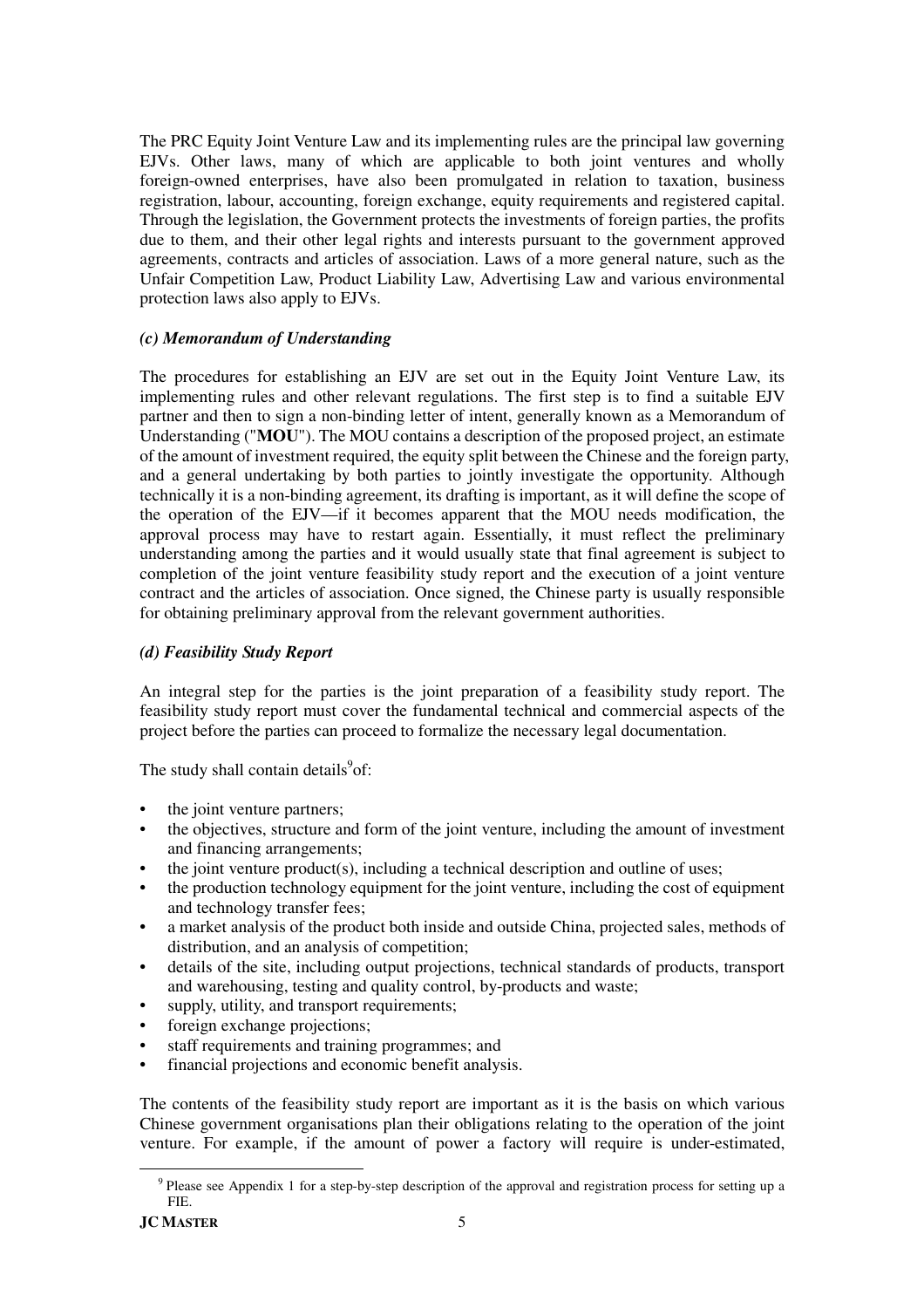investors could find operations closed down on a regular basis for lack of power. Similarly, if export quotas are over-estimated, failure to meet them may be used to restrict access to the domestic market.

## *(e) Joint Venture Contract and Articles of Association*

The joint venture contract and articles of association for the EJV are the two most fundamental legal documents of the project. These documents are usually prepared at the same time as the feasibility study report.

The joint venture contract sets out the legal rights and obligations of the parties and the articles of association lay out the framework for the internal organisation and operations of the joint venture. They must be written in Chinese, although a second version in an agreed second language will have equal status to the extent that its contents do not conflict with those in the Chinese version.<sup>10</sup> In other words, in case of discrepancies, the Chinese version prevails. The documents, together with any supplemental documents, are submitted usually by the Chinese party to the competent government authorities for examination and approval. The review process will normally be completed within three months since the receipt of application. If approved, the parties shall proceed to register the EJV with the relevant department of the Administration of Industry and Commerce, which will issue a business licence for the FIE, allowing the joint venture to carry on business activities in the PRC as a Chinese legal person. At that time, operations may begin. Since then will follow post-business licence registration for the FIE, including obtaining of an institutional code, registration with the local public safety bureau, finance and tax registrations, foreign exchange registration, and the opening of RMB and foreign exchange bank accounts.

Chinese law governs the joint venture contract, which is often supplemented by ancillary contracts, such as technology transfer contracts, technical assistance contracts, trademark licence contracts, and various supply and distribution agreements. The articles of association reflect many provisions of the joint venture contract. However, in case of conflict or inconsistency between the two, the joint venture contract is usually construed to prevail.

## *(f) Capital Contribution*

Under PRC law, it is usually required that the foreign party investing in the joint venture contribute at least 25% of the total investment. There is however no minimum investment for the Chinese partner. The initial equity investment can take the form of cash, buildings, machinery, equipment, intellectual property rights, land-use rights, and technology, although labour is excluded. EJVs are usually established to take advantage of the market knowledge and manufacturing capability of the Chinese party, and the technology, know-how and marketing experience of the foreign partner. It is usually the Chinese party who contributes the buildings, land and other assets from their existing operations, while the foreign party contributes machinery, equipments, and industrial technology and know-how. Contributions by both parties, together with their respective values, must be recorded in the joint venture agreement or in the articles of association.

In addition, there are debt-to-equity ratios<sup>11</sup> laid down by law according to the amount of investment in the joint venture as below:

(1) If the total amount of investment of a Chinese-foreign equity joint venture is less than

 $\overline{a}$  $10$  Documents with a second version in an agreed second language also apply to feasibility study report and list of candidates for chairman, vice-chairman and directors appointed by the participants. Please see article 7 of the Regulations for the Implementation of the Law of the People's Republic of China on Joint Ventures Using Chinese and Foreign Investment.

<sup>&</sup>lt;sup>11</sup> Please see article 3 of the Provisional Regulations for the Proportion of Registered Capital to Total Amount of Investment of Joint Ventures Using Chinese and Foreign Investment.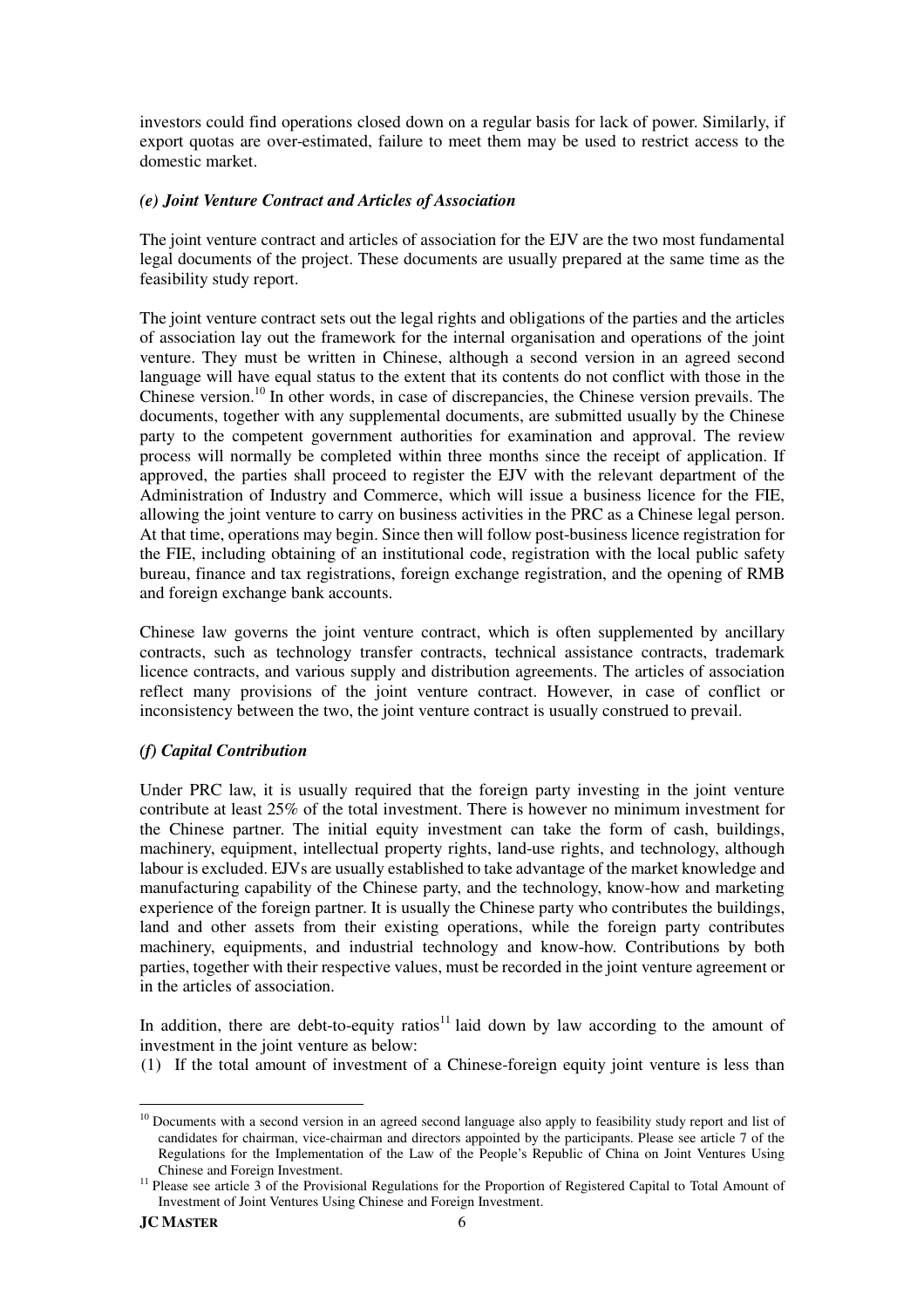US\$3 million (including US\$3 million), its registered capital shall be at least 7/10 of the total investment.

- (2) If the total amount of investment of a Chinese-foreign equity joint venture is from US\$3 million to US\$10 million (including US\$10 million), the registered capital shall be at least one-half of the total amount of investment; within this range, if the total amount of investment is less than US\$4.2 million, the registered capital shall be no less than US\$2.1 million.
- (3) If the total amount of investment of a Chinese-foreign equity joint venture is from US\$10 million to US\$30 million (including US\$30 million), the registered capital shall be at least 2/5 of the total amount of investment; within this range, if the total amount of investment is less than US\$12.5 million, the registered capital shall be no less than US\$5 million.
- (4) If the total amount of investment of a Chinese-foreign equity joint venture is more than US\$30 million, the registered capital shall be at least 1/3 of the total amount of investment; within this range, if the total amount of investment is less than US\$36 million, the registered capital shall be no less than US\$12 million.

Timely capital contributions, whether in cash or in kind, is also important. Failure to make timely contributions will result in financial penalties in the nature of default interests and may eventually result in the cancellation of the joint venture's business licence.

The timing provisions are as follows. As a general rule, if the total registered capital is to be paid in a lump sum, it shall be paid in full within six months as of the date of establishment of the joint venture. If the capital contributions are to be made by installments, the amount of the initial capital contribution shall be no less than  $15\%$  of the registered capital<sup>12</sup> and shall be paid in full within three months since the issuance of the business licence. Thereafter, the remaining capital contribution shall be contributed within two years since the establishment of the enterprise or for an investment company, within five years since its establishment. The same rules also apply to cooperative joint venture and wholly foreign owned enterprises. What should be noted is that foreign-invested enterprises in specific sectors, such as in banking or insurance industry, there may be sector-specific timelines for capital contribution.

The operation period of EJVs may vary according to the particular line of business and circumstances. EJVs engaged in some lines of business may specify the operation period in their contract, while EJVs engaged in other lines of business may choose not to do so. If the parties decide to extend a specified operation period, they must make an application to the examination and approval authority six months before the expiration of the operation period. The examination and approval authority shall, within one month after the receipt of the application, decide whether to approve or disapprove the application for extension.<sup>13</sup>

Any profit that a foreign party receives may be remitted abroad in accordance with the foreign exchange regulations and in the currency specified in the joint venture contract.

Termination of the EJV may be affected by agreement of the parties, subject to approval by the examination and approval authority and registration with the relevant department of the Administration of Industry and Commerce.

l

<sup>&</sup>lt;sup>12</sup> Please see article 9 of the Implementation Opinions on Some Issues concerning Law Application for the Administration of Examination and Approval and Registration of Foreign-funded Companies for business licence issue.

<sup>&</sup>lt;sup>13</sup> Please see article 13 of the Law of the People's Republic of China on Chinese-Foreign Equity Joint Ventures.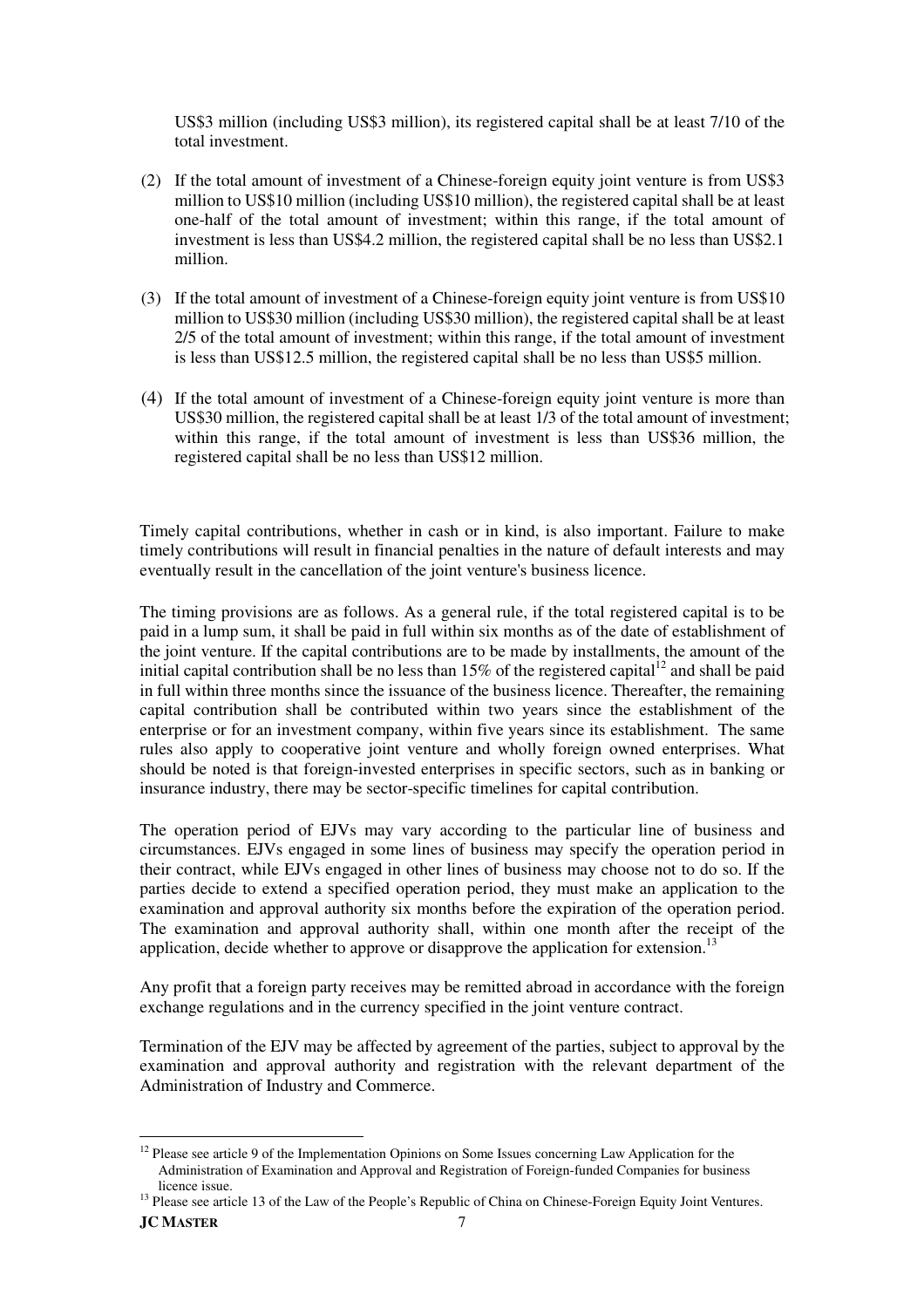## **2. Co-operative Joint Ventures**

In contrast to an EJV, a co-operative joint venture ("**CJV**") is more flexible in its structure and allows for the parties to negotiate the profit-to-contribution or loss-to-contribution split among themselves.

## *(a) Legal Framework*

CJVs are governed by the PRC Sino-foreign Co-operative Joint Venture Law and its implementing rules. The CJV must comply with Chinese law and regulation and shall not operate contrary to public interest.

## *(b) Status*

A CJV may be either a limited liability joint venture with a Chinese legal person <sup>14</sup>obtained according to law, or an unlimited liability joint venture in a non-legal person form, similar to a partnership.

A limited liability CJV in many ways resembles the structure of an EJV. The joint venture contract and articles of association set out the relationship between the parties and the internal organisation of the joint venture. The key difference between this type of CJV and EJV is that in an EJV, profit distribution must be in proportion to the registered capital contributions of the parties; in a CJV, however, profit distribution may be determined by contractual arrangements irrespective of the proportion of capital contributed by the parties.<sup>15</sup> The foreign investor may use this as a means of recouping investment and reducing its capital risk by getting its capital out or by repaying any loans used to make the original investment. The rights and obligations of the parties participating in the joint venture, including the provision of investment and conditions for cooperation, the distribution of profits or products, the sharing of risks and losses, the form of operation and management, may all be negotiated and agreed upon by the parties in the joint venture contract.

The other form of CJV is similar to a partnership where the parties jointly incur unlimited liability for the debts of the enterprise. Each party deducts its own operating expenses from the distributed profit and tax is paid on the remainder. No separate legal personality is created. The precise division of liability and profit share is set out in the joint venture contract. Management, technical and marketing functions are also allocated contractually. A joint management committee is formed by representatives (appointed by the parties) to manage the joint venture.

The investment made or co-operation conditions provided by all parties to the CJV may be in cash, in any kind, or in other property rights such as industrial property rights, know-how and land-use rights. Where the investment or co-operation provided by the Chinese party falls into the category of state-owned assets, an asset evaluation must be conducted. For a joint venture with a Chinese legal person, the investment made by the foreign party shall be at least 25% of the registered capital of the joint venture. For a CJV without a Chinese legal person, the specific requirements for the investment made are subject to MOFCOM regulations.<sup>16</sup> The parties shall stipulate in the joint venture contract (based on the production and operation requirements of the venture) the duration of the investment to be made and the co-operation conditions to be contributed. Any transfer of rights must be agreed by the other party to the JV and approved by the examination and approval authority.

## *(c) Approvals*

l <sup>14</sup> Please see article 2 of the Law of the People's Republic of China on Chinese-Foreign Contractual Joint Ventures.

<sup>&</sup>lt;sup>15</sup> Article 21 of the Law of the People's Republic of China on Chinese-Foreign Contractual Joint Ventures.

<sup>&</sup>lt;sup>16</sup> Please see article 18 of Detailed Rules on the Implementation of the Law of People's Republic of China on Sino-Foreign Joint Cooperative Ventures.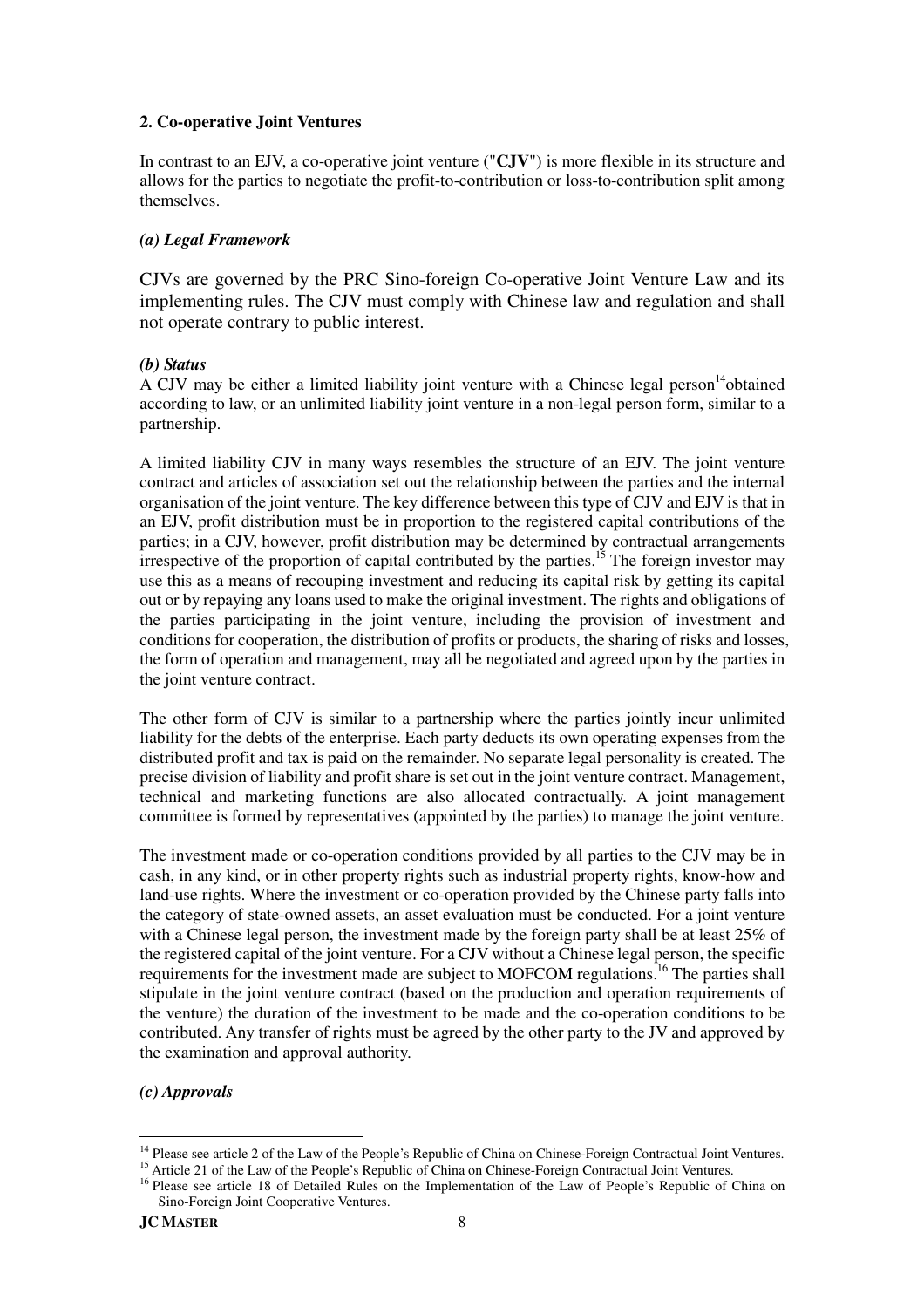The establishment of a CJV needs approval from MOFCOM or the department or local people's government authorised by the State Council, which may approve CJVs in the following circumstances:

- the total amount of investment is within the authorisation for approval as set out by the State Council;
- the capital has been raised by the applicants themselves:
- exportation of the joint ventures products do not require export quotas and licences, or if they do, consents of the relevant departments have been obtained prior to the application for the establishment of the CJV; and
- other circumstances specified by the MOFCOM or the department or local people's government authorised by the State Council.

For establishment purposes, the Chinese party needs to submit the following documents in Chinese, to the department in charge of foreign economic relations and trade under the State Council, or to the department or local government authorised by the State Council:<sup>17</sup>

- application document for establishing a CJV, and where accompanied by the examination and approval documents of the relevant authorities;
- feasibility study report jointly prepared by the parties, and where applicable, accompanied by the examination and approval documents of the relevant authorities;
- joint venture agreement and articles of association signed by the legal representatives (or representatives authorised by the parties);
- Business licences or registration certificates, credit status letter, financial credit documents and valid certification documents of the legal representatives of the parties to the joint venture;
- a list of members of the board of directors; and
- any other documents as required by the examination and approval authority.

The documents must be in Chinese, but may be accompanied by a version of a foreign language agreed upon by all parties. The examination and approval authority will decide whether to approve or disapprove the application for the establishment of the CJV within 45 days of the submission.<sup>18</sup> Upon approval, MOFCOM or its relevant local authority will issue a certificate of approval. The CJV may then apply to the relevant department of the Administration of Industry and Commerce for registration, and obtain a business licence. Approval, however, may not be granted if the joint venture<sup>19</sup>

- is detrimental to China's sovereignty or public interest;
- jeopardizes State security;
- pollutes or damages the environment; or
- violates other laws, administrative rules or State industrial policies.

Upon issue of the certificate of approval, the joint venture agreement and articles of association enter into force. There are detailed requirements as to what information needs to be included in these documents: the most important document is the joint venture agreement itself, which sets out the rights and obligations of the parties. This should contain details of the investment or conditions for co-operation, distribution of earnings or products, sharing of risks and losses, management structure, ownership of property, and events for termination of the joint venture. Any future amendment will require further approval. Once established, the CJV takes the form of a limited liability company, with each party being liable to the extent of its original

 $\overline{a}$ <sup>17</sup> Please see article 7 of the Detailed Rules on the Implementation of the Law of People's Republic of China on Sino-Foreign Joint Cooperative Ventures.

 $18$  ibid

<sup>&</sup>lt;sup>19</sup> Please see article 9 of the Detailed Rules on the Implementation of the Law of People's Republic of China on Sino-Foreign Joint Cooperative Ventures.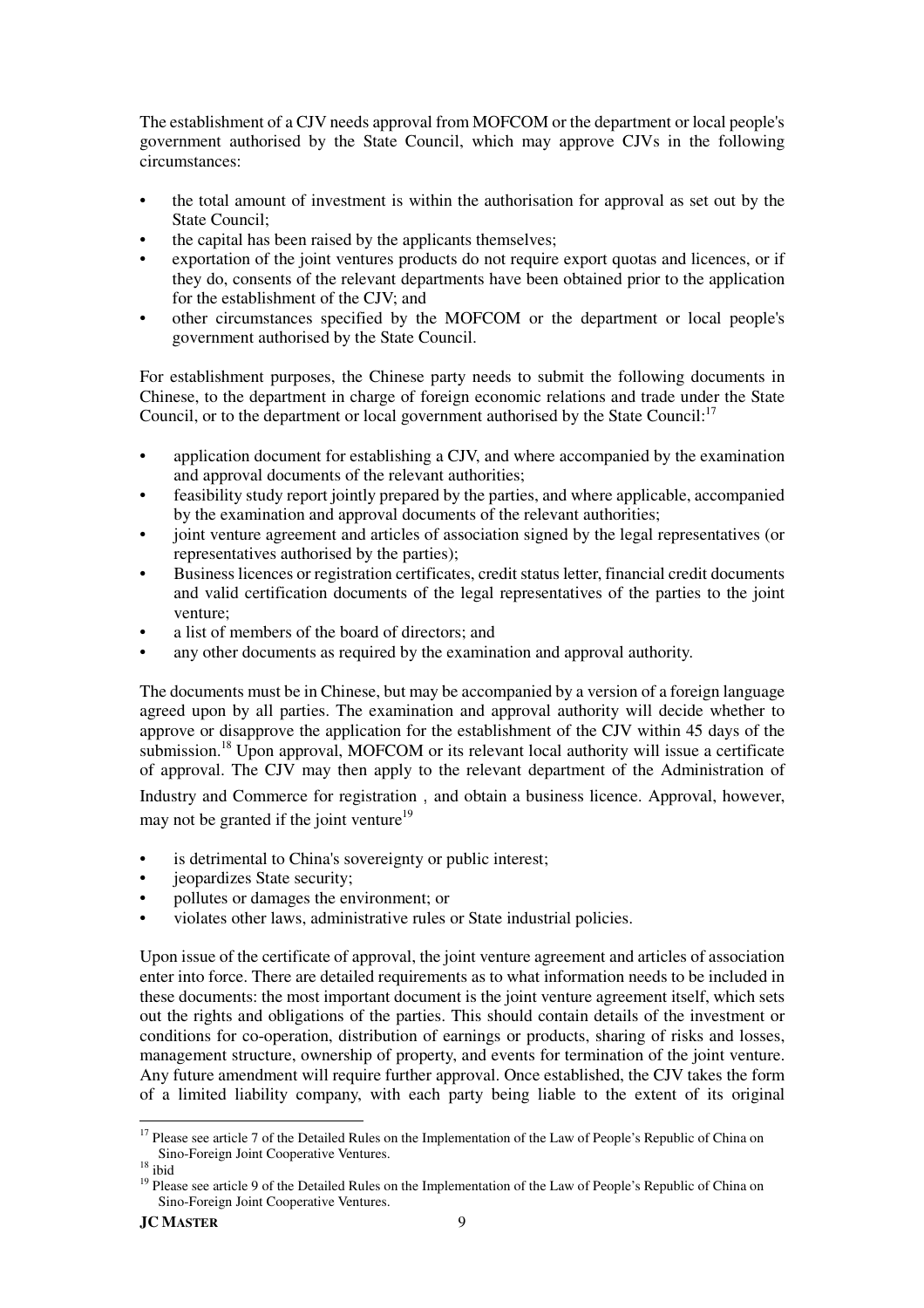investment. The registered share capital may be in RMB or any other freely convertible currency.

## *(d) Management and Operation*

Once established, a CJV may, by presenting its business licence, open a foreign exchange account, obtain loans from financial institutions, and take out insurance. Within its approved scope of operation, it may import required materials and export the products it produces. Raw materials may be purchased from both domestic and international markets and the State encourages joint ventures to sell their products in international markets. Profits are shared by the parties and taxed in the usual way. Early recovery of investment by a foreign investor is allowed provided that the parties agree to have all fixed assets of the joint venture reverting to the Chinese party upon expiration of the term of the joint venture, and the joint venture has made up for its losses. A foreign investor may proceed to early recovery of its investment in the following ways: $^{20}$ 

- to increase its proportion of profit sharing;
- to recover its investment, with approval from the relevant authorities, before income tax payment is made by the CJV;
- other investment recovery measures approved by the examination and approval departments and finance and taxation departments.

The Board of Directors (comprised of at least three persons), as the governing body of the CJV, shall meet at least once a year. Some decisions require unanimous consent of the board and these include<sup>21</sup>, but not limited to,

- amendment to the articles of association:
- increase or reduction of the registered capital;
- dissolution of the CJV;
- mortgage of the assets;
- merger or change in the form of the organisation; and
- any other matters previously agreed upon by the parties.

If the CJV does not have a legal person, a joint management committee will be established. The joint management committee shall have, essentially, the same functions as a Board of Directors regarding matters such as number of members, meetings and voting. With unanimous consent from either type of management body, together with approval from the examination and approval authority, a CJV may entrust a third party with the management and operation of the joint venture. This arrangement is common, for example, in the hotel business, where an outside hotel management team is often appointed.

## *(e) Contributions*

The procedure for making contributions to CJVs is similar to that of EJVs. Furthermore, similar to the investment may be in cash or in kind. It is usually the foreign investor who provides the majority of the funding, whilst the Chinese party provides land, equipment, industrial property rights, non-patent technology, and other facilities. Profits are divided according to the terms of the governing contract rather than by initial investment share, allowing a more flexible schedule for return on investment where one investor provides cash while the other party's investment is primarily in kind. After the foreign party has fulfilled its obligations, the profits it receives for its share, other legitimate income, and any other equity received for its share upon

<sup>20</sup> Please see article 44 of the Detailed Rules on the Implementation of the Law of People's Republic of China on Sino-Foreign Joint Cooperative Ventures.

<sup>&</sup>lt;sup>21</sup> Please see article 29 of the Detailed Rules on the Implementation of the Law of People's Republic of China on Sino-Foreign Joint Cooperative Ventures.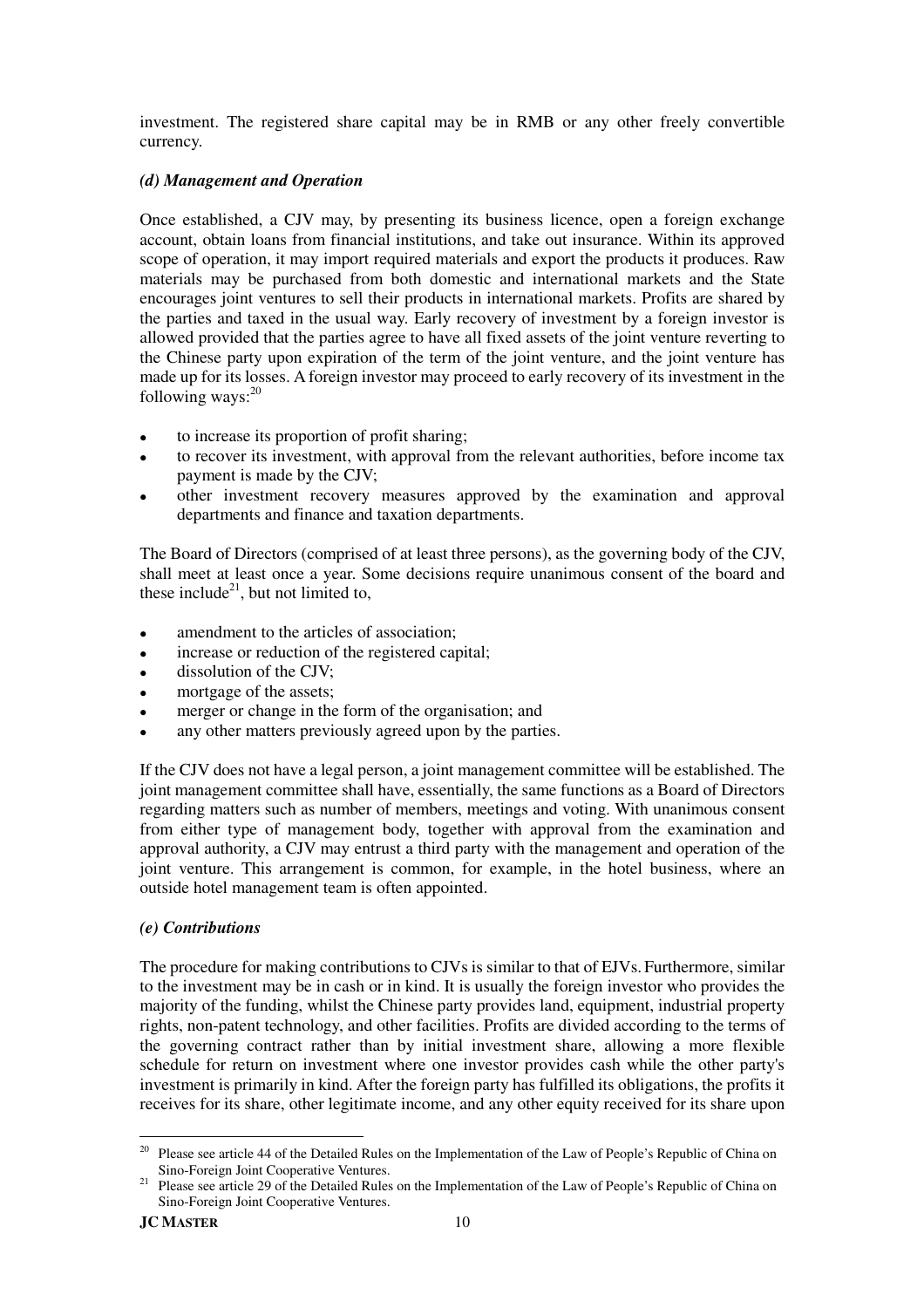the termination of the venture, may be sent abroad.

## *Termination of EJVs and CJVs*

The duration of the joint venture must be stated in the joint venture contract. For most projects, the approved term is usually 10 to 30 years, although in cases where the amount of investment is large, or the construction time is long, the term may be extended to 50 years (with prior approval of the State Council). If an extension is required, a formal application must be made to the examination and approval authority 180 days before expiry of the term.<sup>22</sup> However, the duration shall not be extended if the joint venture contract has allowed the foreign party to first recover its investment and such investment has already been fully recovered. A joint venture, for example a CJV, may be dissolved under the following circumstances:

- end of its term;
- inability to continue operations due to financial losses or heavy losses caused by force majeure;
- inability to continue operations due to the failure of one party to fulfill its contractual obligations;
- occurrence of other reasons as stipulated in the contract and articles of association; or
- revocation made by authorities according to law due to violation of laws and administrative regulations

## *Advantages*

In many instances, establishing a non-legal person CJV can be a better option for an investor than an incorporation of an EJV joint venture. As a starting point, the foreign investor does not need to set up a new corporation in China; the foreign investor and the Chinese partner participates in the CJV by using the Chinese party's business licence, under a contractual arrangement. Often such an arrangement is used in land and hotel projects due to the tax advantages. If the business vehicle is an EJV, upon the Chinese party transferring the land to the joint venture company, tax liability upon transfer will arise. However, under a CJV, the land stays in the possession of the Chinese partner and therefore no transfer taxes are payable. Where the Chinese partner in possession of the land does not have a clear legal title (a common occurrence in China) under an EJV, the land would have to be bought from the Chinese Bureau of Land Control if the title was to be transferred; under a CJV, provided that the status of the Chinese partner is high enough to maintain possession of the land, no such transfer will be necessary.

Flexibility is another key factor. The percentage of the CJV owned by each partner can change throughout the duration of joint venture's operation. The foreign investor can receive a faster return on his or her investment whilst ensuring that the Chinese partner maintains long-term control. The foreign party usually has control over the joint venture at its inception due to the capital amount injected, such control being transferred over to the Chinese party as and when the CJV becomes profitable. Often the foreign party wishes to exercise more control at the outset, so it is, for example, able to change the Chinese management styles. The Chinese party feels safe with the knowledge that even though initial changes may be made, they will maintain control in the long term and, in all likelihood, benefit from seeing modern management and marketing techniques being utilized by their foreign partners.

## **3. Wholly Foreign-Owned Enterprises**

 $\overline{a}$ 

**JC MASTER** 11 <sup>22</sup> Please see article 24 of the Law of the People's Republic of China on Chinese-Foreign Contractual Joint Ventures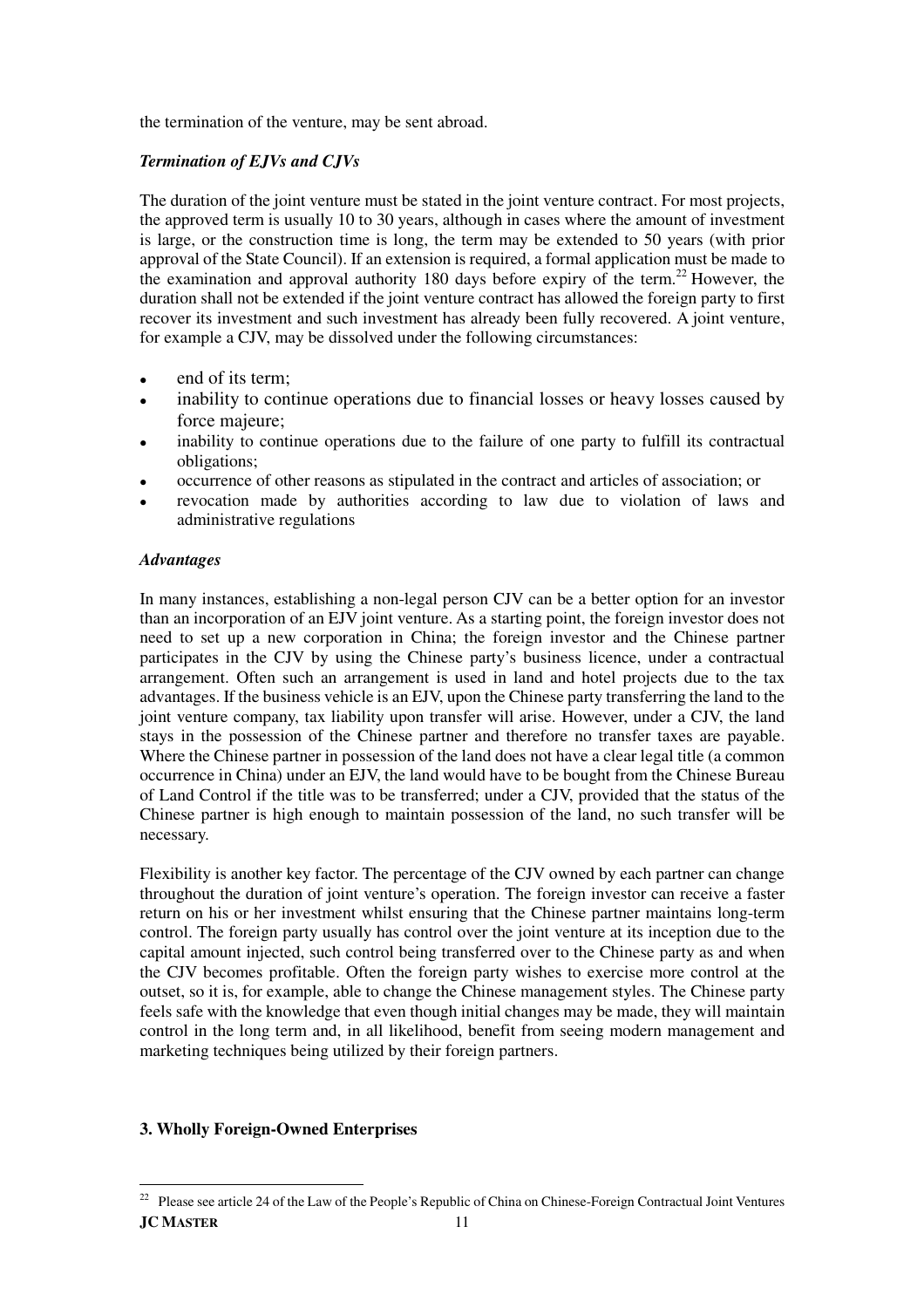#### *(a) Legal Status*

Wholly foreign-owned enterprises ("**WFOE**") are governed by the Law of the PRC Concerning Enterprises with Sole Foreign Investments and relevant implementing rules. The foreign investors provide all the investment. Such entities are usually set up as limited liability companies with separate legal person status. Only upon general approval may a WFOE be established with other forms of liability. Its status as a limited liability company is confirmed in its articles of association.

The liability of the foreign investor is limited to the amount of capital contributed. However, the limited liability of the company should be distinguished from the unlimited potential liability of directors and managers, advisors or suppliers of the company under product liability, worker safety or environmental protection regulations. Despite the absence of a Chinese partner, WFOEs still have a department in charge in the PRC, which will usually be the department in charge for the industry in which the enterprise is involved.

## *(b) Parties Involved*

The most striking difference between an EJV and a WFOE is the absence of a Chinese party. This has both advantages and disadvantages. It clearly simplifies the process for the establishment of the enterprise, as lengthy negotiations with a Chinese party are not required. As long as the relevant regulations are complied with, foreign investors are free to determine the scope of operation, the number of workers, the percentage of exports etc.

Another advantage is the better control over the confidentiality of know-how, technology and trade secrets. With access to the technology and know-how necessary for the operation of a joint venture, the Chinese partner or the department in charge may be tempted to make use of the technology without authorisation to another Chinese entity under its control and set up competing operations.

On the other hand, the knowledge of operation in China and the social skills of a Chinese partner may prove useful in dealing with officials and maintaining good relations with relevant local offices. WFOEs often circumvent the disadvantages of not having a Chinese partner by hiring PRC nationals to assist in promoting interactions with the various authorities. Although most WFOEs are established by one foreign investor, there are no legal restrictions on the number of foreign investors in such enterprises.

## *(c) Encouraged and Restricted Business*

The underlying principle of law is that a WFOE must be conducive to the development of China's national economy and yield notable economic benefits, and accordingly must meet at least one of the following criteria:

- Use internationally advanced technology (the application of which is of benefit to China), develop new products, save energy and raw materials, and upgrade and replace existing products that can be substituted for imports; or
- Export at least 50% of the total value of all products made and maintains a positive balance of foreign exchange to RMB

There are also limitations to the type of business in which a WFOE may engage in, and there are absolute prohibitions on the following categories:

- News, publishing, radio broadcasting or movie making;
- Postal industries; and

**JC MASTER** 12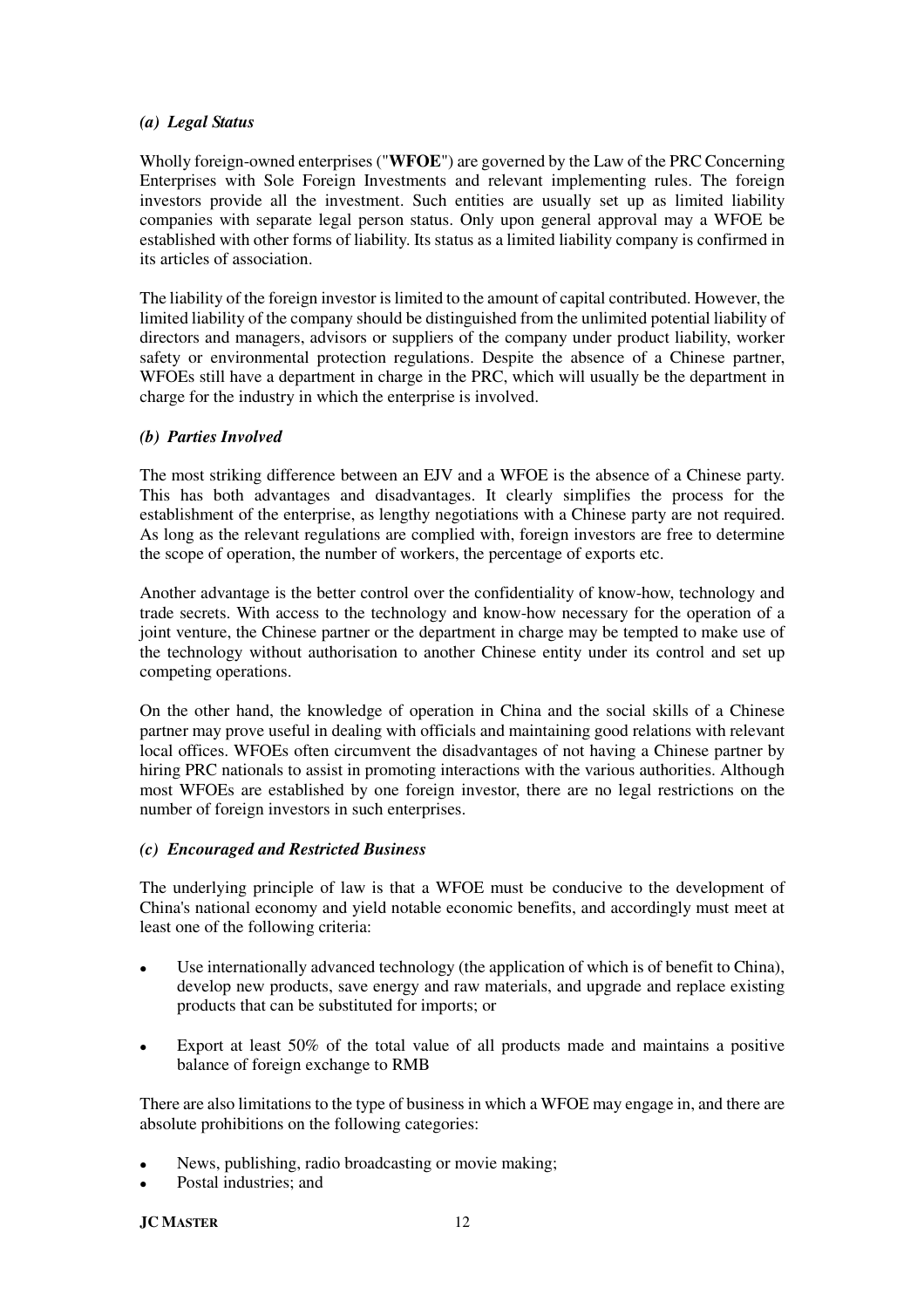Any other industry prohibited from time to time by the relevant authorities.

Restrictions on the establishment of a WFOE are placed on the following industries:

- Public utilities;
- Transportation;
- Real estate;
- Trust and investment; and
- Leasing.

In general, the establishment of a WFOE in the above-restricted sectors requires special approval from MOFCOM<sup>23</sup>.

## *(d) Approval*

Approval for WFOEs is granted more sparingly than for joint ventures. This is mainly due to the fact that WFOEs enjoy exclusive management control of their business activities and are autonomous in their management, with little interference from the Government. The process is also usually more expensive and lengthy due to the absence of a Chinese partner to guide the project through the approval process and regulatory issues. A WFOE is a Chinese legal entity and must abide by all Chinese laws. As such, it is allowed to enter into contracts with the appropriate government authorities in order to acquire land use rights, rent buildings, and receive utility services. Labour must be employed in accordance with applicable labour laws, and the establishment of trade unions is positively encouraged.

Documents required for the establishment of a WFOE vary slightly from those required for a joint venture, including a project proposal, a feasibility study report, articles of association, appointment of a legal representative, evidence of the legal status of the foreign investor and a certificate of creditworthiness. Written consent of the People's Government at or above the county level of the intended places of establishment of the WFOE is also needed.

## *(e) Capital Contributions*

If the capital contributions are to be made by installments, the amount of the initial capital contribution shall be no less than 15% of the registered capital and shall be paid in full within three months as of the date of establishment of the WFOE. The remaining registered capital shall be contributed within two years after the establishment of the WFOE.

## **4. Representative Office**

This is a favoured option for foreign enterprises with a genuine need for a permanent presence in the PRC. Such offices may engage in non-direct business activities within China. Their function is limited to representing a foreign enterprise in conducting business liaison with trade organisations or related industries, product introduction, market surveys and research, and technological exchange within the business scope of that enterprise<sup>24</sup>. It is often a good way to gain experience and acquire a better understanding of the size and potential of the market in China. The representative office is used to work out long-term objectives, oversee their business operations up and running in China, for example, CJVs, and forge stronger links with the domestic market.

A foreign enterprise planning to set up a representative office must:25

l

<sup>23</sup> Please see *Directory of Industries for Foreign Investment*

<sup>&</sup>lt;sup>24</sup> Please see article 4 of the Detailed Rules of The Ministry of Foreign Trade and Economic Cooperation on the Approval and Control of Resident Representative Offices of Foreign Enterprises

<sup>&</sup>lt;sup>25</sup> Please see article 8 of the Detailed Rules of The Ministry of Foreign Trade and Economic Cooperation on the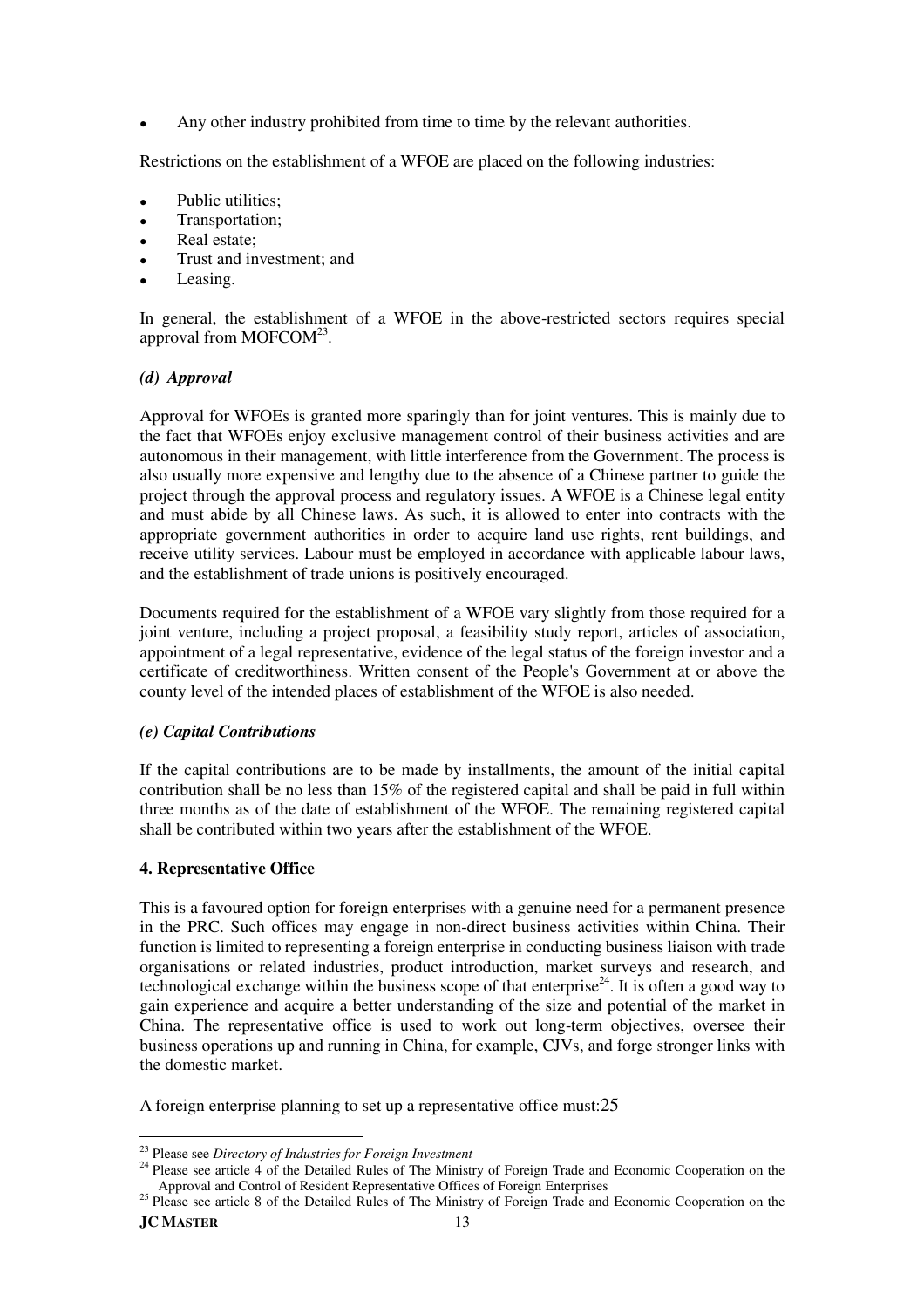- (1) be legally registered in the country where it is located;
- (2) enjoy a good commercial reputation;
- (3) provide the authentic and reliable materials and documents required by these Rules; and
- (4) go through the registration and application procedures as provided for in these Rules.

There are a number of prohibitions in relation to the representative office and only certain activities may be undertaken. Fees cannot be received for services rendered, and the offices cannot generate income, or sign contracts that generate income. However, representative offices are allowed to negotiate contracts that are later on signed in the name of the home office located outside China.

Under the rules of the State Administration of Industry and Commerce, foreign representatives must register a representative office within six months of establishing a business presence in China. Failure to comply with the registration requirements shall result in a fine (around US\$1,150) and, in serious cases, the party may be banned from engaging in further business activity in China. State Administration for Industry and Commerce ("SAIC") enforces these requirements by random checks and using informants in related Chinese companies.

Unless the representative office is registered, the company will be unable to employ Chinese nationals, open a bank account, import personal effects duty-free, import office equipment without an import licence, obtain phone lines, display company signs, or use business cards identifying the company's presence in China. The company's representative will only be able to obtain a multiple entry visa and legally rent an apartment once the representative office has been registered.

It is important for many foreign businesses to establish a representative office in order to show to the Chinese that they are serious about conducting business in the Chinese market and that they view their business in China as a long term investment. The presence of a representative office is often a good bargaining chip in subsequent joint venture negotiations, showing that the foreign party intends to stay in China.

## **5. Branch Office**

A branch office does not have Chinese legal capacity, but is permitted to have manufacturing and selling capabilities. The law allowing such offices is the Company Law of the PRC enacted for the purpose of allowing companies to conduct sales and manufacturing business in China without requiring them to make the sizeable investment, as is required to set up a WFOE. A branch is not considered as a Chinese legal person<sup>26</sup> but it instead relies on the legal personality of the foreign corporation.Clearly, the foreign parties must be fully aware that they are liable for the Chinese operations in the event of anything going wrong.

Although a representative office can engage in sales negotiations, an officer from the company of the branch office must sign the sales contract. The sales must all be invoiced and shipped from overseas.

The representative office is prohibited to import products or sell samples, whereas under the Company Law, a branch office is allowed to do so.

In terms of what need to be done to set up the office, the requirements are similar to those for setting up any other foreign enterprise in China, although without as high a level of investment.

## **6. Enterprise Income Taxation in China**

 $\overline{a}$ Approval and Control of Resident Representative Offices of Foreign Enterprises <sup>26</sup> Please see article 196 of the Company Law of the PRC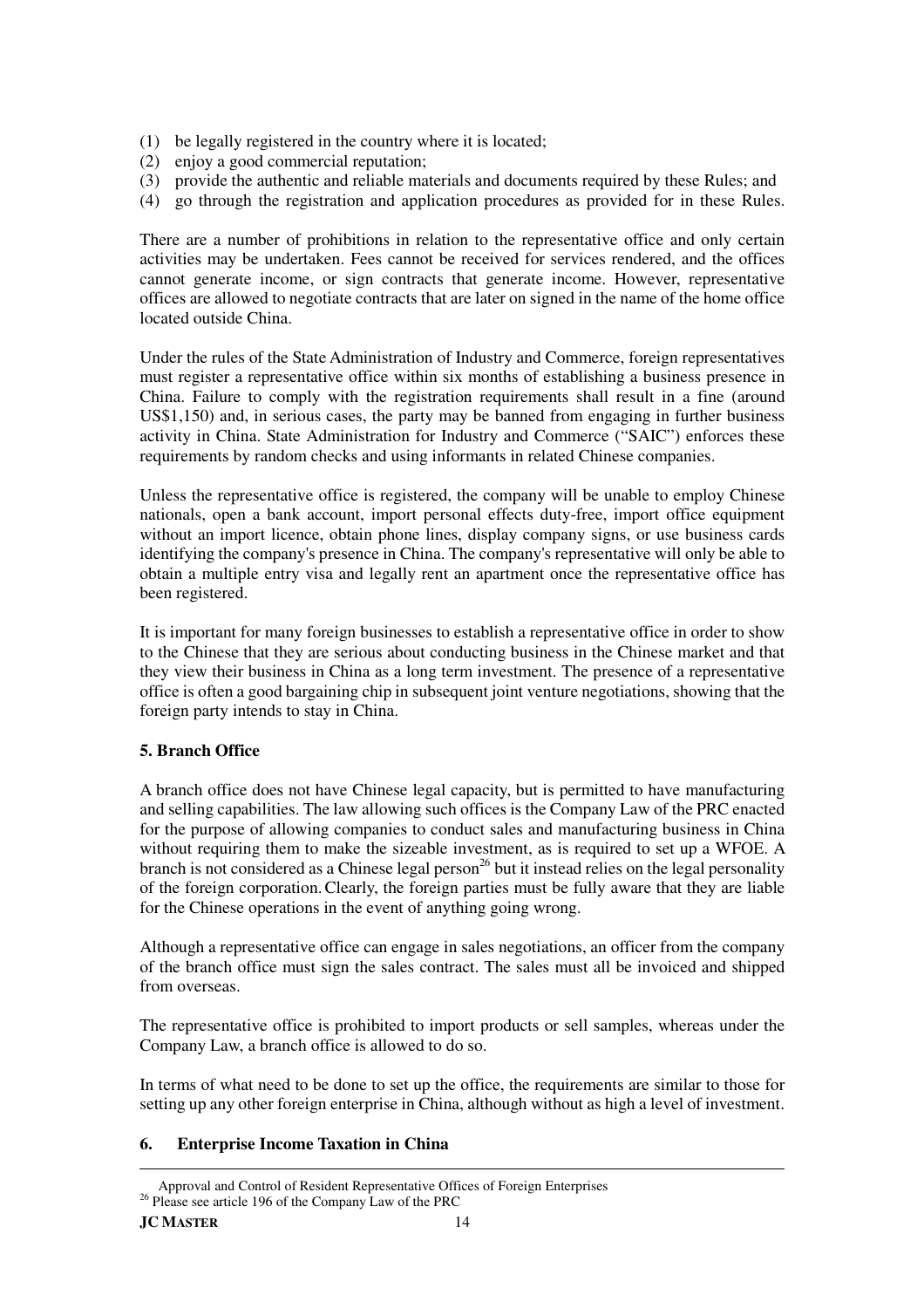On 16 March 2007, the Unified Enterprise Income Tax Law was promulgated, and it came into force on 1 January 2008. This represents a major shift in taxation policy towards foreign investment and created a standard tax rate at 25% payable by both domestic and foreign invested enterprises.

Pre-March 2007, the Chinese enterprise income tax law has treated domestic and foreign-invested enterprises differently, giving preferential tax treatment in many cases to foreign-invested enterprises to encourage foreign investment in China.

Below includes an overview of the Unified Enterprise Income Tax Law, its application to existing and future foreign-invested enterprises and its impact on foreign investment in China. Beware that all tax rates set forth below are general tax rates in the Unified Income Tax Law, and where applicable they should be reduced in accordance with the relevant international treaties and arrangements.

## *(a) Residents vs. Non-Residents*

#### Residents

Enterprises are classified into resident and non-resident enterprises under the Unified Enterprise Income Tax Law. A resident enterprise refers to an enterprise that is either (i) incorporated in China or (ii) whose actual management organ is located in China. Resident enterprises are subject to Chinese enterprise income tax of 25% on its worldwide income.

A foreign-invested enterprise incorporated in China is therefore deemed a resident of China for Chinese income tax purposes. Also under the new rules, the overseas regional headquarter of a multinational group could be deemed a resident of China for tax purposes if the Chinese tax authorities determines that its actual management organ is located in China.

#### Non-residents

A non-resident enterprise refers to an enterprise incorporated outside of China and whose actual management organ is also located outside of China.

A non-resident foreign investor is subject to 25% Chinese enterprise income tax sourced inside the territory of China and incomes sourced outside the territory of China but actually connected with the said organ or establishment. The foreign investor is subject to 10% Chinese enterprise income tax on income originated in China if its incomes have no actual connection to its organ or establishment inside the territory of China.

## *(b) General Computation Rules*

The taxation year in China is from 1 January to 31 December each year. Enterprise income tax payable during a given taxation year is calculated as follows:

Total income minus:

- Income not subject to taxation
- Tax-exempt income
- Each deduction item
- the permitted remedies for losses of the previous year(s)
	- = Taxable income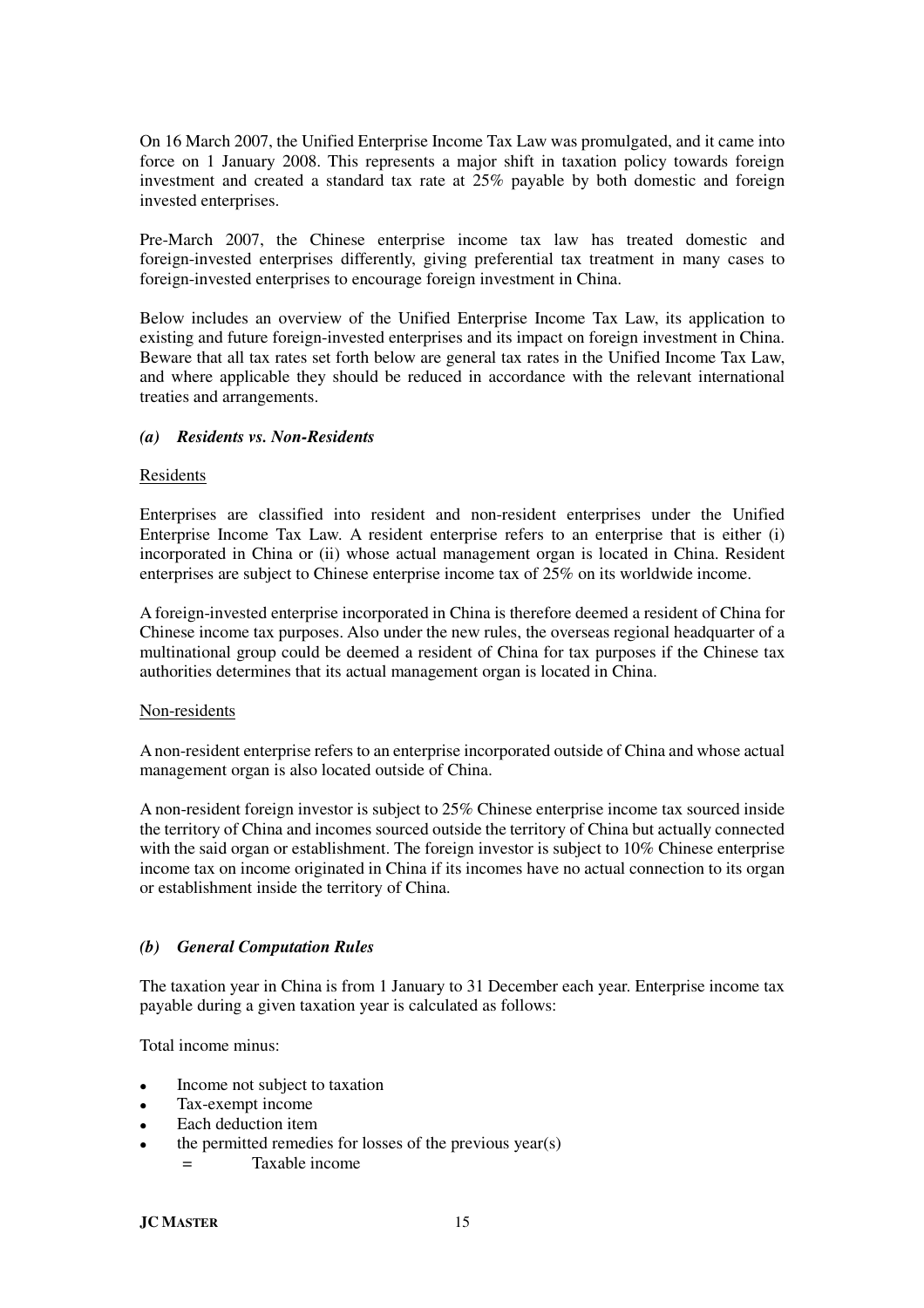(Taxable income - Tax deductions) x Applicable tax rate = Enterprise income tax payable

#### Total income

Total income includes payments in cash or in kind from various sources, including proceeds from (i) sale of goods; (ii) provision of labour services; (iii) transfer of property; (iv) dividends, bonuses and other equity investment proceeds; (v) interest income; (vi) rental income; (vii) royalty income; (viii) accepting donation income; and (ix) other income.

#### "Income not subject to taxation" and "tax-exempt income"

Both "income not subject to taxation" and "tax-exempt income" are quite narrowly defined. "Income not subject to taxation" consists mostly of (i) funding from the treasury; (ii) administrative fees and government funds collected as part of treasury administration; and (iii) other tax-free incomes as prescribed by the State Council. "Tax-exempt income" refers to (i) interest on treasury bonds; (ii) dividends, bonuses and other equity investment proceeds distributed between "qualified resident enterprises"; (iii) dividends, bonuses and other equity investment proceeds which a non-resident enterprise with unincorporated establishments in China obtains from a resident enterprise and which have actual connection with such establishments; and (iv) income of "qualified not-for-profit organisations."

#### Deductions from income

A number of deductions could be made from the total income, and the most common ones include (i) reasonable disbursements actually incurred and relating to the generation of income, such as allowable costs, expenses, taxes and losses; (ii) a percentage of the taxpayer's donations for public welfare; (iii) allowable depreciation of fixed assets; (iv) allowable amortization of intangible assets; (v) a number of specific long-term deferred expenses; (vi) allowable cost of inventories; and (vi) net value of an asset upon transfer of the asset.

The tax authorities also allow further deductions from income for selected activities deemed as in need of encouragement and support by the Chinese government. These include deduction from income at more than the actual amount of (i) research and development expenses incurred for the development of new technologies, products and techniques, and (ii) wages paid to disabled employees or other employees whom the state encourages one to hire. As another example, income generated by an enterprise from producing products in conformity with national industrial policies of comprehensive utilisation of resources could be used to offset its taxable income. In a last example, a startup investment enterprise engaged in startup investments seen as requiring particular support and encouragement by the state may use some of its investment amount to offset its taxable income.

#### Allowable loss carry-over

In addition, a taxpayer may carry its losses forward (but not backward) for a maximum of five years to offset its taxable income in a given year.

#### From taxable amount to taxes payable

As shown above, taxable amount times the applicable tax rate, and then minus tax deductions will give the amount of income tax payable by an enterprise in a given year. We shall separately discuss deductions from tax below.

## *(c) Deductions from Tax*

In addition to allowing further deductions from income for selected activities in the

## **JC MASTER** 16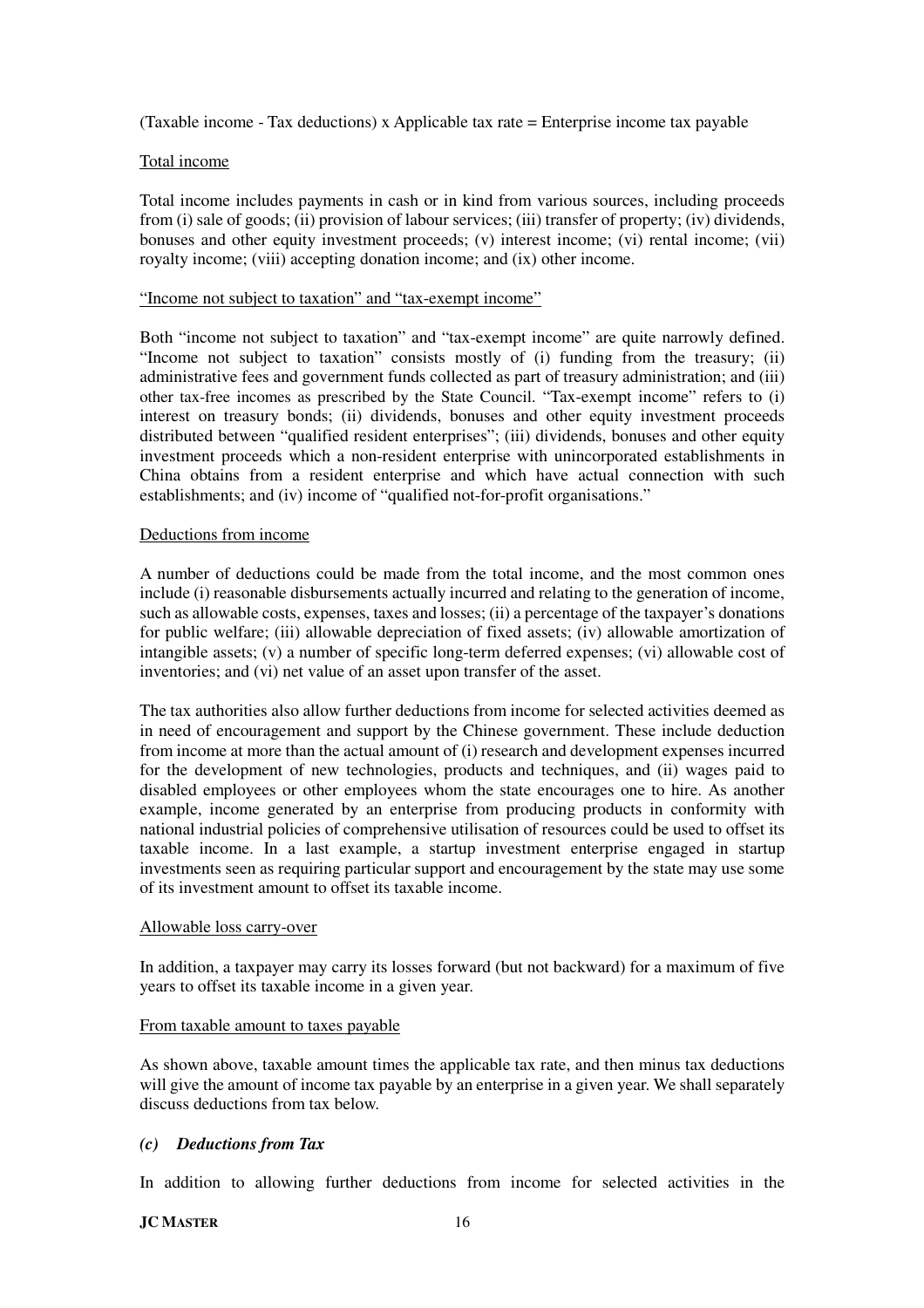computation of taxable income in (b) above, the tax authorities also allow for further deductions directly from the amount of taxes payable for selected enterprises and/or activities seen as warranting encouragement and support of the state.

#### Deductions from tax for selected enterprises

Most notably under the Unified Income Tax Law, (i) "qualified small-scale enterprise with marginal profits" enjoys a reduced enterprise income tax rate of 20%, and (ii) "high and new tech enterprise in need of particular support by the state" enjoys a reduced enterprise income tax rate of 15%.

#### Deductions from tax for selected projects/activities

Most notably, deductions and/or exemption from taxes is allowed for income derived from (i) agriculture, forestry, husbandry and fishery projects; (ii) business operations of public infrastructure investment projects which are particularly supported by the state; (iii) income from qualified environmental protection, energy and water conservation projects; and (iv) qualified transfers of technologies.

An enterprise may additionally calculate and deduct the following expenditures in the calculation of the taxable income amount:

(I) The expenditures for researching and developing new technologies, new products and new techniques; and

(II) The wages paid to the disabled employees or other employees encouraged to hire by the State.

In case a startup investment enterprise engages in important startup investments necessary to be supported and encouraged by the state, it may deduct a certain proportion of the investment amount from the taxable income amount.

In case an enterprise surely needs to accelerate the depreciation of any fixed asset by virtue of technological progress or for any other reason, it may curtail the term of depreciation or adopt a method for accelerated depreciation.

As regards the incomes earned by an enterprise from producing products complying with the industrial policies of the state by comprehensively utilizing resources, the income may be downsized in the calculation of the amount of taxable incomes.

In another instance, the amount of an enterprise's investment in the purchase of special equipment for environmental protection, energy or water preservation and work safety could offset its taxes payable in accordance with a certain ratio.

## *(d) Transfer Pricing and Thin-Capitalisation*

## Transfer pricing

Principles of "as per independent transaction" and "reasonable commercial purpose" will apply to related-party transactions. Where these principles are seen as not being adhered to in any related party transactions, the tax authorities will have the right to readjust the amount of taxes payable by the parties. On a separate note, advanced pricing arrangement with the Chinese tax authorities is permitted.

On the upside, the Unified Enterprise Income Law now explicitly allows for cost sharing by an enterprise and a related party in the calculation of taxable income for costs incurred in (i) jointly developing and accepting the assignment of intangible assets, or in (ii) jointly providing or accepting labour services.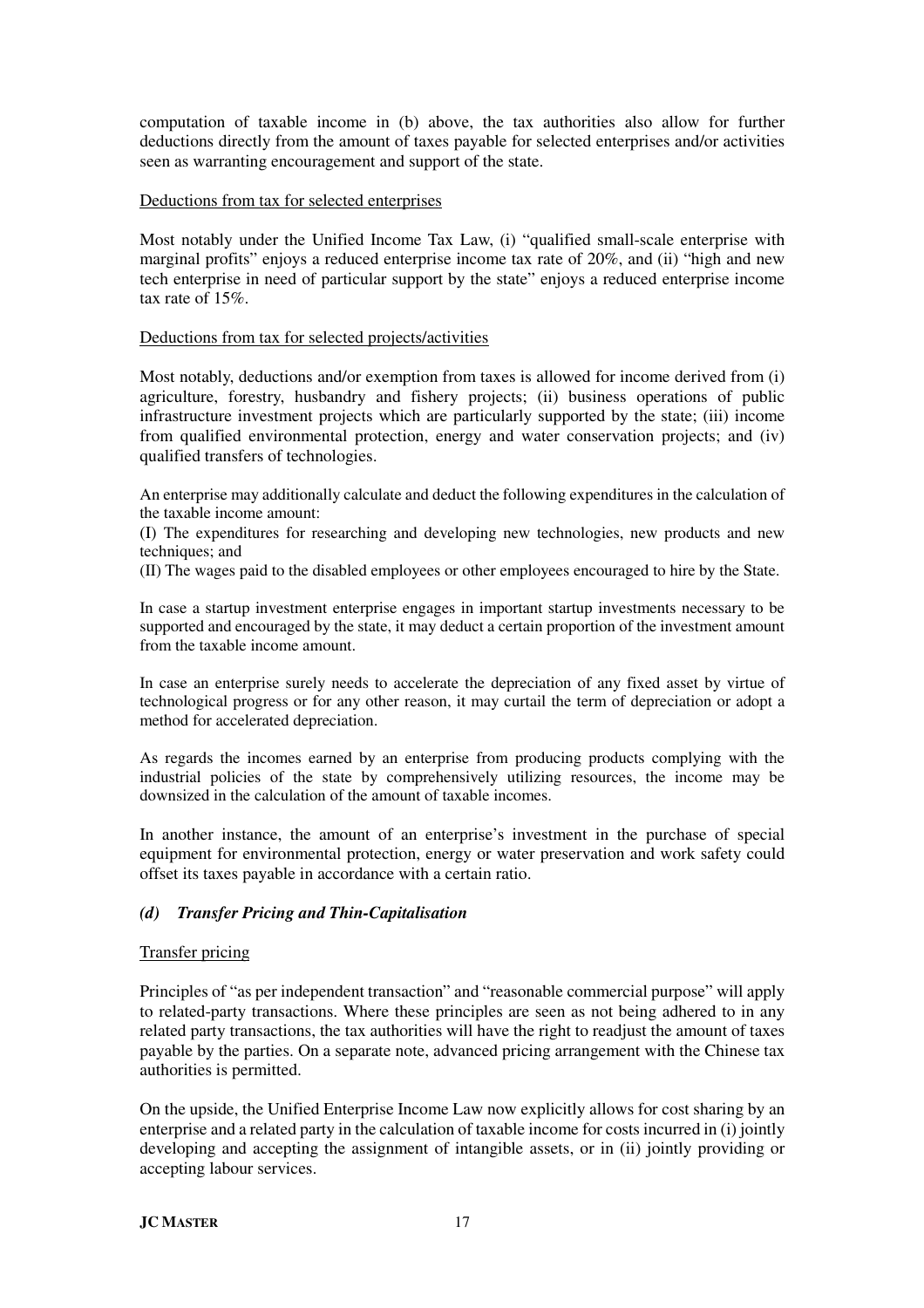## Thin-capitalisation

As far as thin-capitalisation is concerned, interests will no longer be deductible in the calculation of an enterprise's taxable income where its ratio of debt-to-equity financing from a related party is higher than the statutory standard. The term "statutory standard" remains undefined at the moment.

## *(e) Transitional Periods*

Enterprises enjoying the preferential policies with regard to enterprise income tax under the former tax law, administrative regulations and documents with the effects of administrative regulations shall be subject to a transition under the following measures:

Enterprises which enjoy the preferential policies of low tax rates in the past time shall be gradually transited to be enjoying the statutory tax rate within five years after the Unified Enterprise Income Tax Law came into force as of January 1, 2008. Among them, the enterprises which enjoy the enterprise income tax rate of 15% shall be subject to the enterprise income tax rate of 18% in 2008, 20% in 2009, 22% in 2010, 24% in 2011 and 25% in 2012. The enterprises that enjoy the tax rate of 24% in the past time shall be subject to the tax rate of 25% as of 2008.

As of January 1, 2008, the enterprises that enjoy "2-year exemption and 3-year half payment in the past time," "5-year exemption and 5-year half payment" of the enterprise income tax and other preferential treatments in the form of periodic tax deductions and exemptions may, after the carrying out of the Unified Enterprise Income Tax Law, remains enjoying the relevant preferential treatments under the preferential measures and the time period set down in the previous tax law, administrative regulations and relevant documents until the expiration of the said time period. However, its preferential period shall be counted from 2008 if such an enterprise has not enjoyed the preferential treatments because of its failure to make profits.

The expression "enterprises enjoying the preferential policies" as referred to above means the enterprises set up and registered in the industrial and commercial administrative department and in other registration administrative departments before March 16, 2007.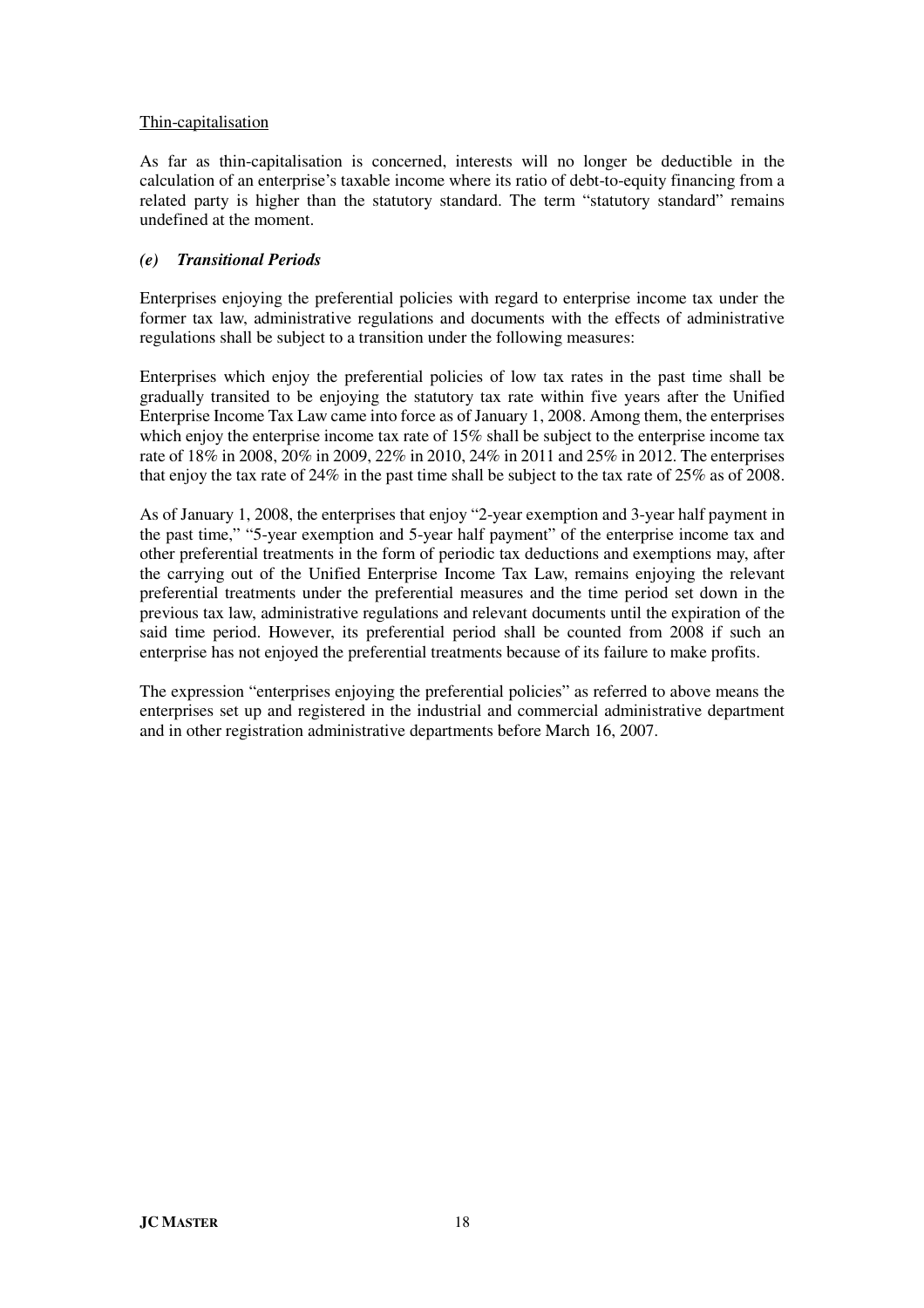## **Appendix I**

Procedures of setting up FIEs in China *(applicable to FIEs set up in Shanghai) (procedures may vary from city to city)* 

#### **1. Seeking partners**

Through the economic and social development departments of the local government, enterprises, universities, research centres and intermediaries.

## **2. Signing letter of intent**

A letter of intent shall set out the intention of the parties to cooperate in the FIE and the intended business operation.

#### **3. Application for registration of the name of the FIE**

After obtaining the approval of the business plan and before signing the articles of association, application for registration of name of the FIE shall be made to the Administration of Industry and Commerce. The following documents are required to be submitted:-

- (a) name registration form (in triplicate, it can be obtained from Administration of Industry and Commerce("**AIC**");
- (b) business plan and the examination and approval certificate issued by the relevant government department; and
- (c) business issued by the relevant government departments of the countries where they are incorporated.

#### **4. Obtain examination and approval of business plan**

The Chinese party has to prepare the business plan and submit it to MOFCOM or Commission of Foreign Trade and Economic Cooperation ("**COFTEC**") and other relevant government departments for examination and approval. The Chinese party needs to submit the following materials:

- (a) application letter;
- (b) letter of intent;
- (c) business plan;
- (d) opinion of relevant government department regarding product classification (if applicable);
- (e) business licence of the Chinese/foreign parties issued by the relevant government departments of the countries where they are incorporated; and
- (f) credibility certification of both parties

#### **5. Examination and approval of feasibility study report**

The feasibility study report should be prepared by both parties and to be submitted for examination and approval the relevant government departments. The following documents are required to be submitted:

- (a) application letter for examination and approving feasibility study report;
- (b) approved business plan and documentary evidence regarding its examination and approval issued by the relevant government department;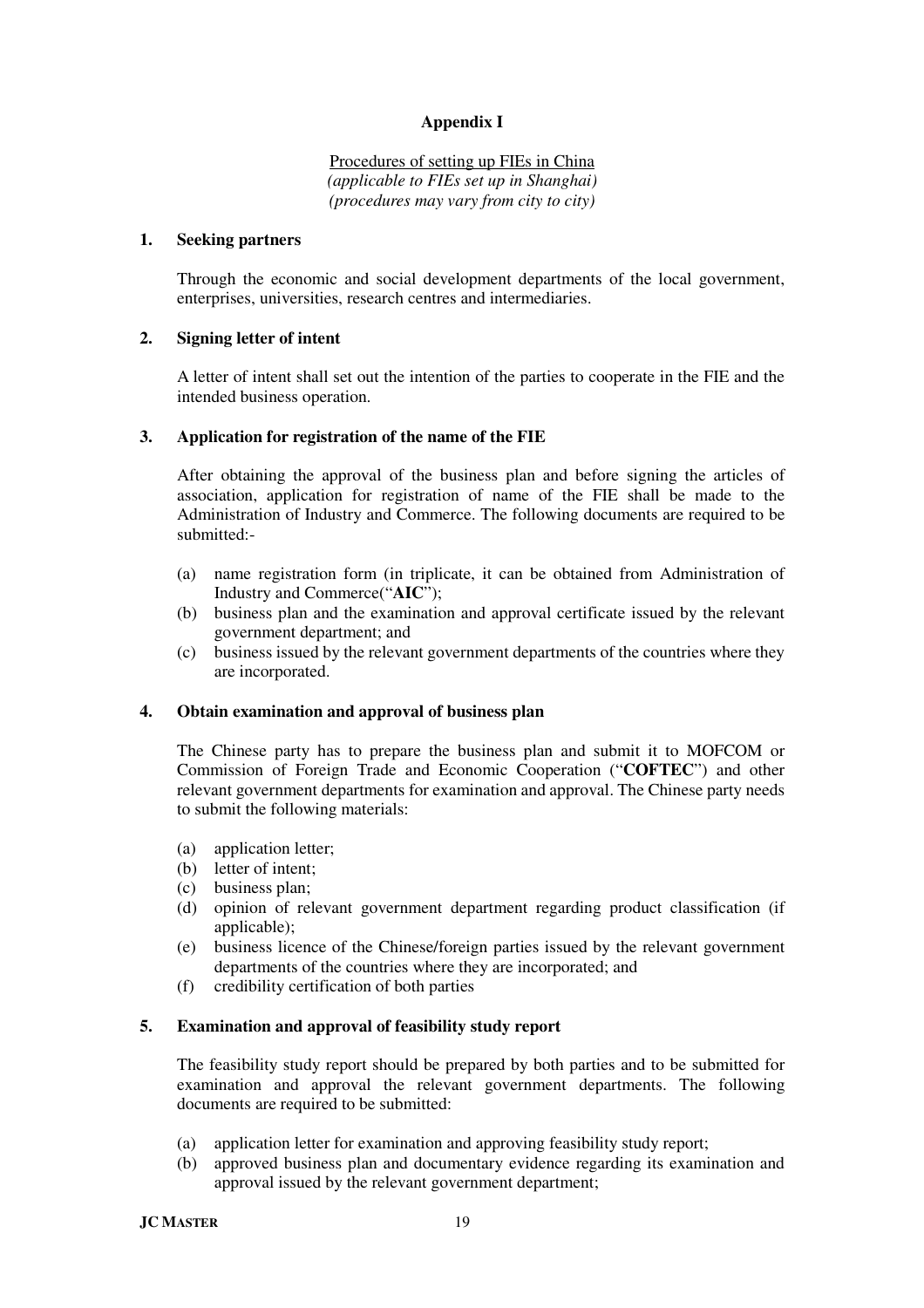- (c) feasibility account report;
- (d) identification documents certificate of the legal representatives of both parties;
- (e) balance sheet, profit and loss account of both parties;
- (f) domestic and overseas market demand research and anticipation report;
- (g) examination and approval the business planning department with regard to the location of the proposed project and project plan;
- (h) opinion of relevant government departments regarding environmental protection, fire control, labor safety, sanitation establishments; and
- (i) pre-examination and approval or evaluation report issued by the relevant government department.

## **6. Examination and approval of the joint venture agreement and its constitutional document**

Joint venture agreement and the constitutional document, i.e. the articles of association of EJVs and CJVs should be submitted to the corresponding levels of governmental department of COFTEC to obtain examination and approval. The following has to be submitted:

- (a) business plan and the examination and approval certificate issued by the relevant government department;
- (b) feasibility report and its examination and approval certificate issued by the relevant government department;
- (c) joint venture agreement and articles of association entered into by both parties (for WFOEs, only the articles of association is required);
- (d) business licence of both parties issued by the relevant governmental departments of the countries where they are incorporated;
- (e) credibility certification of both parties;
- (f) board of directors and accreditation letter of members of the board of directors issued by both parties (WFOE can be exempted from setting up a board of directors); and
- (g) name registration documents.

## **7. Application for enterprise code**

The following materials are required to be submitted to the Bureau of Quality and Technical Supervision:

- (a) name registration documents; and
- (b) written reply in relation to the application for approval of the joint venture agreement and articles of association by COFTEC.

## **8. Obtain FIE examination and approval certificate**

After obtaining the examination and approval of the joint venture agreement and the articles of association, the following materials have to be submitted:

- (a) FIE application form;
- (b) business licence, business registration certificate and banking credibility certificate of the foreign party;
- (c) business licence of the Chinese party;
- (d) business plan and it's the examination and approval certificate issued by the relevant government department;
- (e) feasibility study report and it's the examination and approval certificate issued by the relevant government department;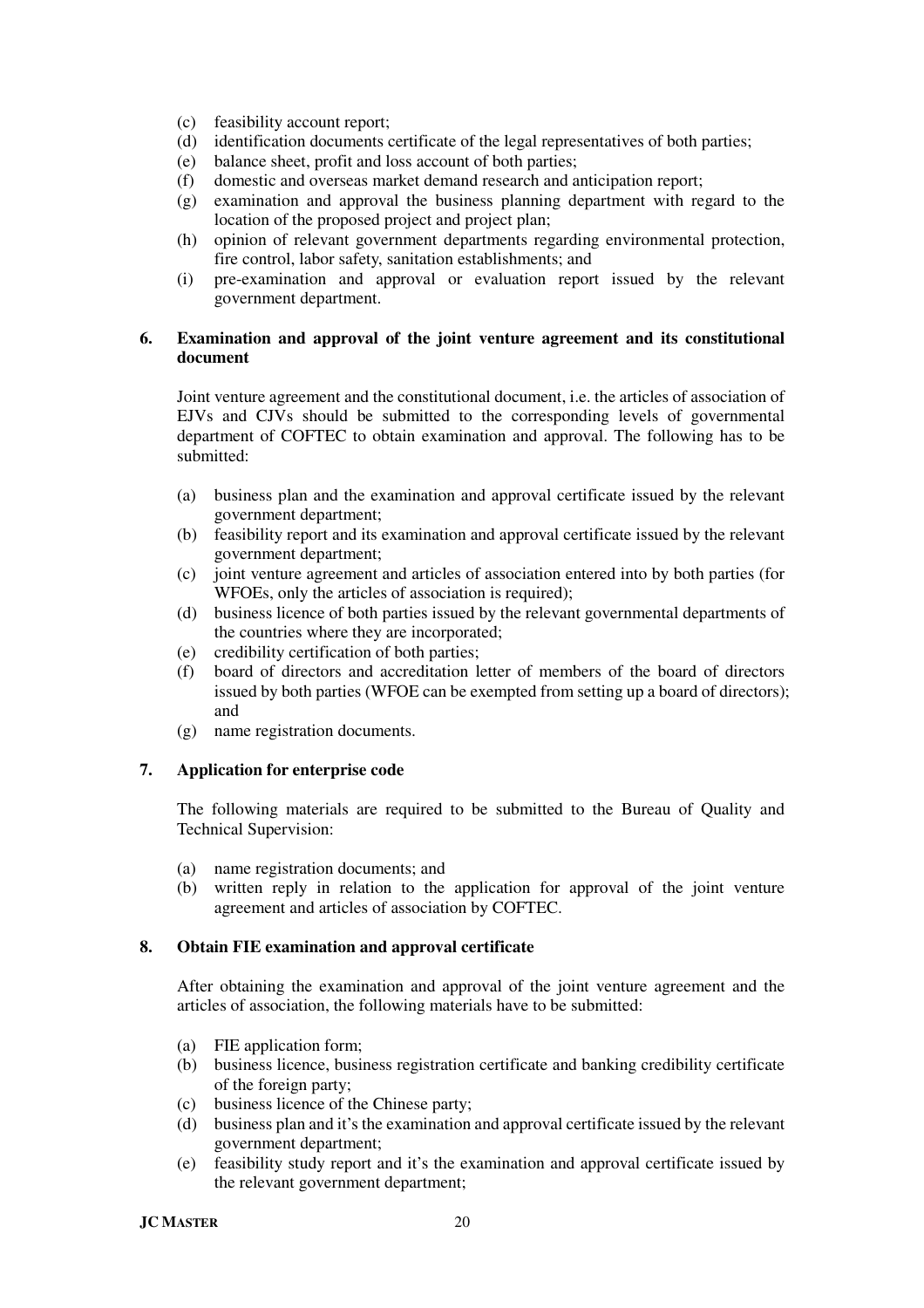- (f) Joint venture agreement and articles of association (including English version) and it's the examination and approval certificate issued by the relevant government department;
- (g) name list of members of board of directors, the composition of the board and accreditation certificate of members;
- (h) name registration documents; and
- (i) tenancy agreement or title deed (as the case may be).

#### **9. Registration at the AIC**

After obtaining the examination and approval certificate for the establishment of the FIE, application for registration shall be made to the AIC within 30 days and the following materials have to be submitted:

- (a) FIEs registration application form signed by the chairman (or deputy board chairman) of the FIE;
- (b) joint venture agreement, articles of association (including English version) and a copy of its examination and approval certificate (copy);
- (c) business plan, feasibility study report and the examination and approval certificate
- (d) business licence of both parties issued by the relevant government department of the countries where they are incorporated;
- (e) bank credibility certificate of both parties;
- (f) list of members of board of directors and accreditation letter and identification documents of members of board of directors and board chairman (including deputy board chairman);
- (g) FIEs registration form of the legal representative;
- (h) certificate for use of land leased under the tenancy agreement or the title deeds (as the case may be); and
- (i) examination and approval certificate issued by the relevant government departments with regard to city construction (including land use, water supply, electric supply, gas supply, communication etc.).
- 9.1 The Public Security Bureau

 Submit the approval certificate issued by MOFCOM/COFTEC together with the common seal of the FIE.

9.2 Registration of FIE Number

Submit the approval certificate issued by MOFCOM/COFTEC and a certificate of the FIE number will be issued by the Bureau of Quality and Technical Supervision

9.3 Tax registration

After obtaining the business licence, FIEs should submit the following materials for the registration:

- (a) Business licence issued by AIC;
- (b) approved joint venture agreement and articles of association;
- (c) approval certificate issued by MOFCOM/COFTEC;
- (d) feasibility study report and its examination and approval certificate; and
- (e) list of the members of the board of directors.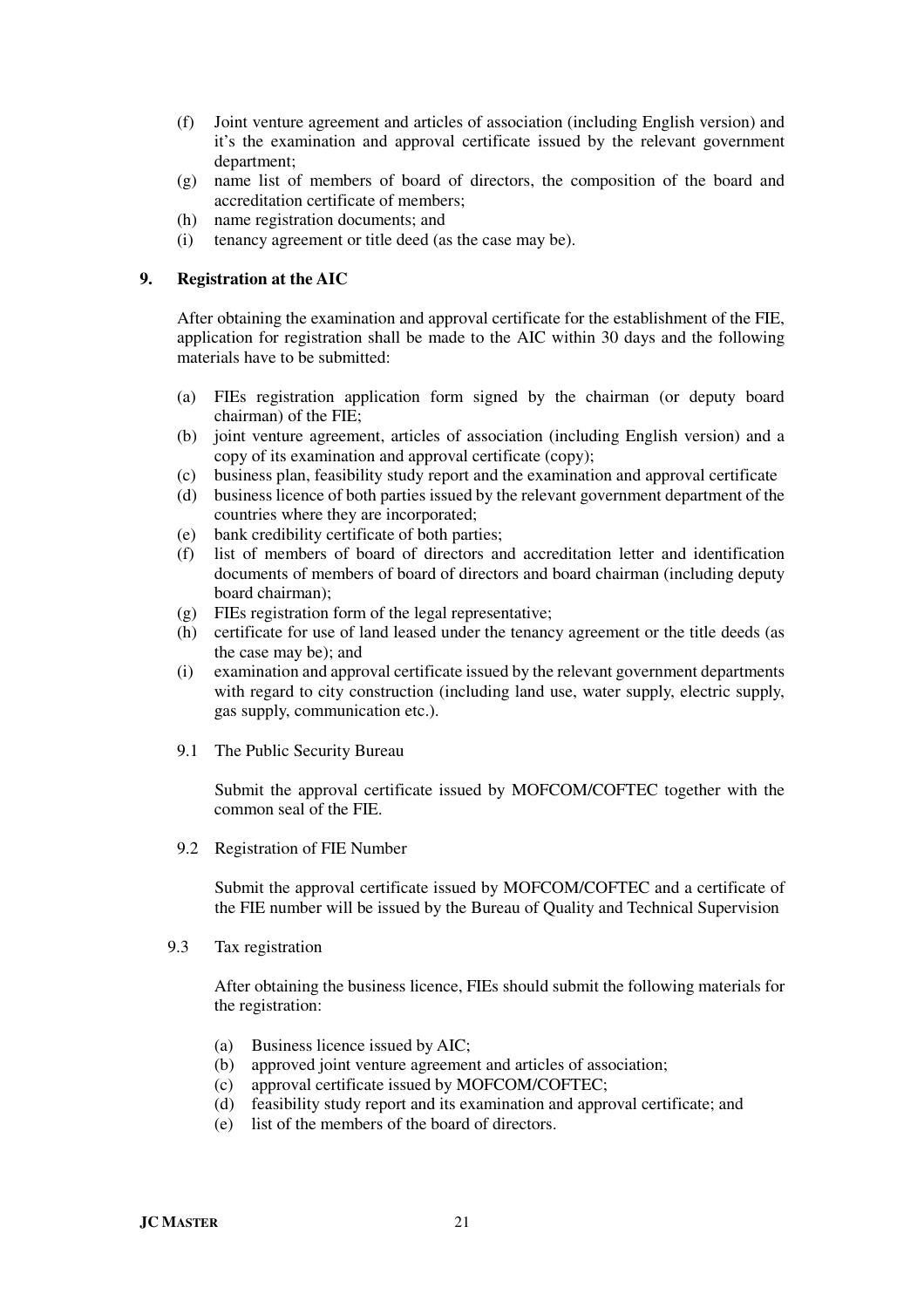9.4 Fiscal administration registration

The following materials have to be submitted:

- (a) business licence issued by the AIC;
- (b) approval certificate issued by MOFCOM/COFTEC;
- (c) Feasibility study report and its examination and approval certificate; and
- (d) approved Joint venture agreement and articles of association.
- 9.5 Statistic registration

|  |  |  | The following documents are required to be submitted: |  |  |  |  |  |
|--|--|--|-------------------------------------------------------|--|--|--|--|--|
|--|--|--|-------------------------------------------------------|--|--|--|--|--|

- (a) Original approval certificate issued by MOFCOM/COFTEC; and
- (b) Enterprise statistic registration form (in triplicate).
- 9.6 Apply for FIE foreign exchange registration certificate

Within 30 days after the business licence is issued, the FIEs should apply for foreign exchange registration at the Administration of Foreign Exchange. The following materials should be submitted:

- (a) approved joint venture agreement and articles of association;
- (b) approval certificate issued by MOFCOM/COFTEC;
- (c) business licence issued by AIC; and
- (d) certificate of FIE number issued by the Bureau of Quality and Technical Supervision.

After obtaining the foreign exchange registration certificate, the FIEs can open foreign exchange account at the Administration of Foreign Exchange. With the approval of Administration of Foreign Exchange, the FIE may also open foreign exchange account in other financial institutions in China.

9.7 Open bank account

The following documents are required:

- (a) approval certificate issued by MOFCOM/COFTEC;
- (b) tax registration certificate;
- (c) foreign exchange registration certificate; and
- (d) common seal of the FIE.
- 9.8 Employee registration at the Labour Bureau

The following documents are required to be submitted:

- (a) approval certificate issued by MOFCOM/COFTEC; and
- (b) other relevant documents as required by the Labour Bureau.
- 9.9 Capital verification report issued by the certified accountant

The following materials are required to be prepared and/or submitted to the AIC:

- (a) business licence;
- (b) approval certificate issued by MOFCOM/COFTEC;

**JC MASTER** 22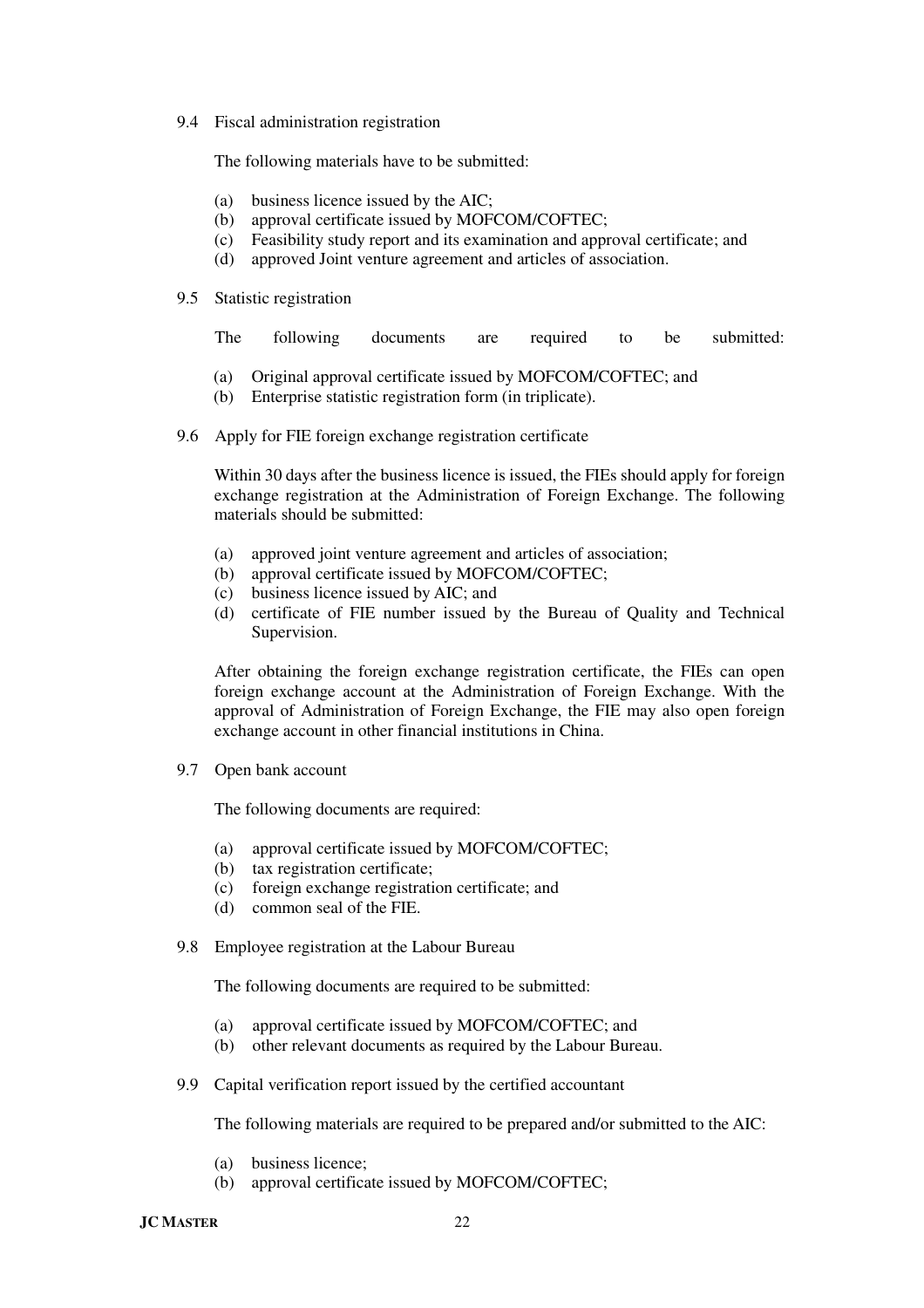- (c) fiscal administration registration certificate;
- (d) foreign exchange certificate;
- (e) bank account certificate (foreign currency account and RMB account);
- (f) approved joint venture agreement and articles of association copy;
- (g) bank slip; and
- (h) identification document of the legal representative

If tangible goods constitute part of capital contribution customs declaration and commodity inspection document should be provided.

9.10 Custom registration

The following documents are required to be submitted:

- (A) the following materials needed to declare at customs
	- (a) approval certificate issued by MOFCOM/COFTEC;
	- (b) business licence;
	- (c) joint venture agreement and articles of association;
	- (d) list of imported equipments;
	- (e) capital verification report prepared by certified accountant; and
	- (f) examination and approval certificate issued by the Department of Foreign Trade and Economics.
- (B) The following materials have to be provided in order to obtain tax exemption for exported or imported goods:
	- (a) application form for tax exemption of exported or imported goods;
	- (b) invoices; and
	- (c) import and export licence copy.
- (C) The following materials have to be submitted for custom declaration:-
	- (a) imported or exported customs declaration;
	- (b) invoices;
	- (c) packing list;
	- (d) tax exemption certificate of import or export goods;
	- (e) freight note or bill of lading; and
	- (f) import and export licence.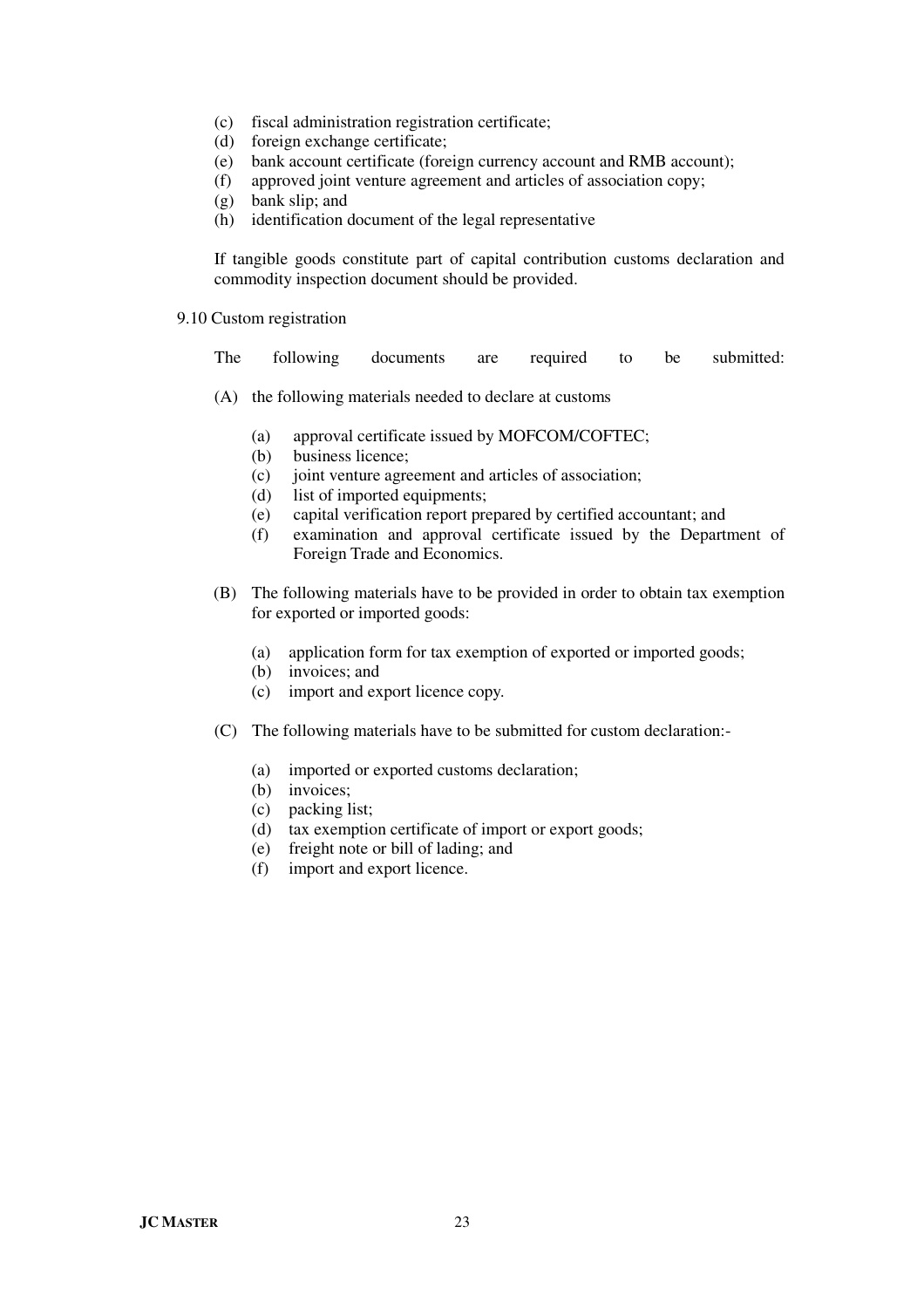# **Appendix II**

# **Minimum required registered capital**

*(subject to changes by the relevant government authority from time to time)*

| <b>Sector</b>       | <b>Type of companies</b>  | <b>Domestic</b> | FIEs (in US 10 | <b>HK</b> or Macau     |  |
|---------------------|---------------------------|-----------------|----------------|------------------------|--|
|                     |                           | enterprises (in | thousand,      | <b>Enterprises (in</b> |  |
|                     |                           | <b>RMB 10</b>   | except as      | <b>RMB10</b>           |  |
|                     |                           | thousand)       | otherwise      | thousand)              |  |
|                     |                           |                 | provided)      |                        |  |
|                     |                           |                 |                |                        |  |
| <b>Consultation</b> | Consultant company        | 3               | 14             | 10                     |  |
|                     | Patent firm               | 30              |                |                        |  |
|                     | Auditing firm             | 30              | 14             |                        |  |
|                     | Law firm                  | 10              |                |                        |  |
|                     | Trade mark firm           | 10              |                |                        |  |
|                     | Accountant firm           | 30              |                |                        |  |
|                     | Enterprise registration   | 3               |                |                        |  |
|                     | firm                      |                 |                |                        |  |
|                     | Asset evaluation company  | 30              | 50             |                        |  |
|                     | Property broker company   | 100             |                |                        |  |
|                     | Market research company   | 3               |                |                        |  |
|                     | Enterprise planning       | $\overline{3}$  |                |                        |  |
|                     | company                   |                 |                |                        |  |
|                     | Human resource agency     | 3               |                | 12.5                   |  |
|                     | Attestation agency        | $\overline{3}$  | 35             |                        |  |
|                     | Training agency           | 3               | 14             |                        |  |
|                     | Attestation and           | 3               | 14             |                        |  |
|                     | consultation agency       |                 |                |                        |  |
|                     | Traveling agency (for     | 30              | 200            |                        |  |
|                     | domestic business)        |                 |                |                        |  |
|                     | Traveling agency (for     | 150             |                |                        |  |
|                     | overseas business)        |                 |                |                        |  |
|                     | Advertisement company     | 50              |                | 30                     |  |
|                     | Auction company           | 100             |                |                        |  |
|                     | Leasehold company         | 50              | 500            |                        |  |
|                     | Hock company              | 300             |                |                        |  |
|                     | Hock company (real        | 500             |                |                        |  |
|                     | estate)                   |                 |                |                        |  |
|                     | <b>Exhibition</b> service | $\mathfrak{Z}$  | 14             |                        |  |
|                     | company                   |                 |                |                        |  |
|                     | Construction design       | 3               | 20             |                        |  |
|                     | company                   |                 |                |                        |  |
| <b>Trade</b>        | Domestic trade company    | $\overline{3}$  |                |                        |  |
|                     | Foreign trade company     | 100             | 6.2            |                        |  |
| <b>Real estate</b>  | Real estate broker        | 10              | 14             |                        |  |
|                     | company                   |                 |                |                        |  |
|                     | Real estate consultation  | $\overline{3}$  | 14             |                        |  |
|                     | company                   |                 |                |                        |  |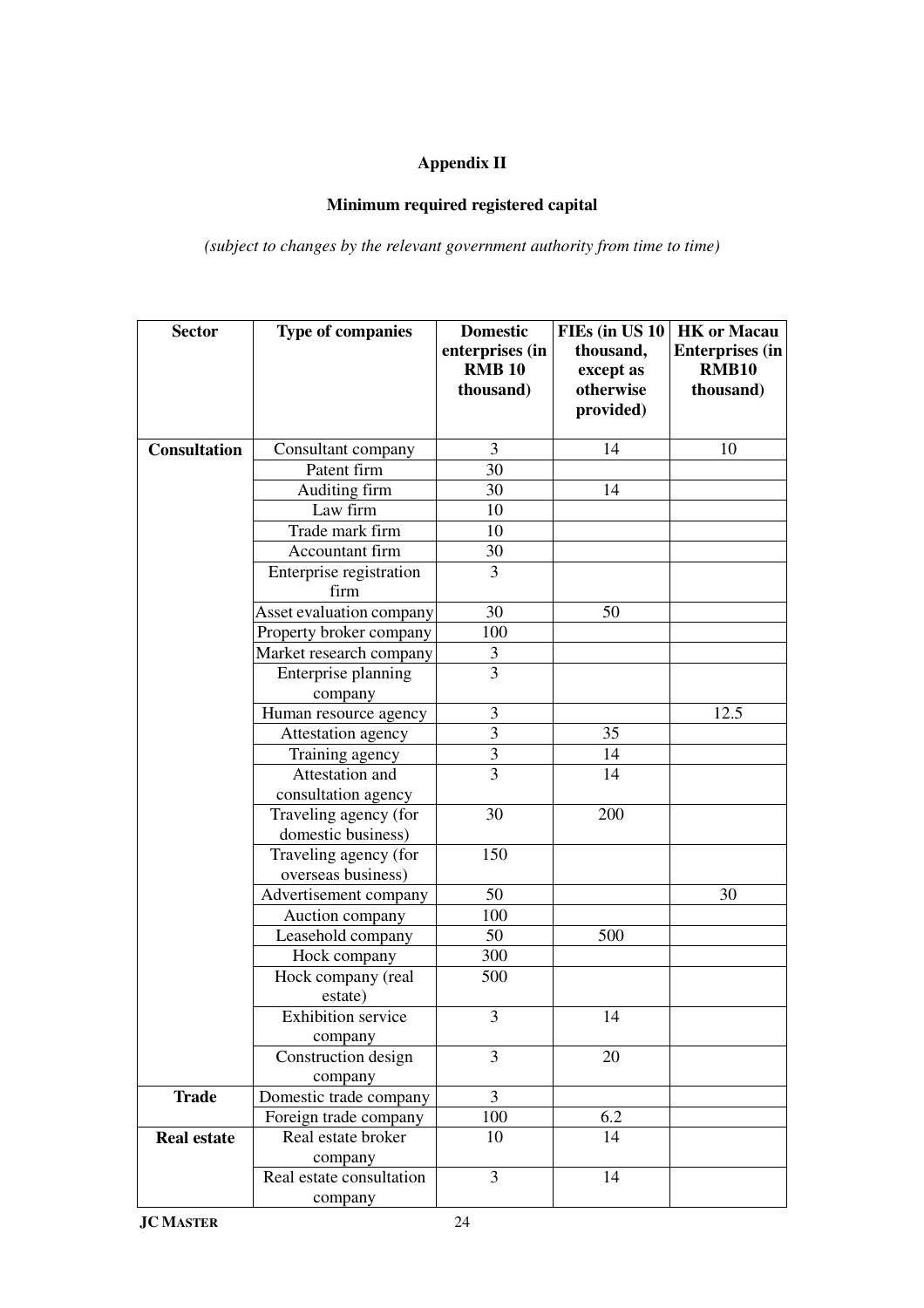| <b>Sector</b>     | <b>Type of companies</b>                    | <b>Domestic</b><br>enterprises (in | FIEs (in US 10<br>thousand, | <b>HK</b> or Macau<br><b>Enterprises (in</b> |  |
|-------------------|---------------------------------------------|------------------------------------|-----------------------------|----------------------------------------------|--|
|                   |                                             | <b>RMB 10</b>                      | except as                   | <b>RMB10</b>                                 |  |
|                   |                                             | thousand)                          | otherwise                   | thousand)                                    |  |
|                   |                                             |                                    | provided)                   |                                              |  |
|                   | Real estate agency                          | 10                                 | 14                          |                                              |  |
|                   | company                                     |                                    |                             |                                              |  |
|                   | Real estate developing                      | 500                                | 500                         |                                              |  |
|                   | company                                     |                                    |                             |                                              |  |
| <b>Investment</b> | Investment consultation                     | 3                                  | 14                          |                                              |  |
| <b>Service</b>    | company                                     |                                    |                             |                                              |  |
|                   | Investment advice                           | 3                                  | 14                          |                                              |  |
|                   | company                                     |                                    |                             |                                              |  |
|                   | Investment management                       | 100                                | 200                         |                                              |  |
|                   | company                                     |                                    |                             |                                              |  |
|                   | Investment company                          | 1000<br>1000                       | 3000<br>500                 |                                              |  |
|                   | Start up investment                         |                                    |                             |                                              |  |
|                   | company<br>Asset management                 | 3000                               |                             |                                              |  |
|                   | company                                     |                                    |                             |                                              |  |
|                   | High technology                             | 3000                               |                             |                                              |  |
|                   | company                                     |                                    |                             |                                              |  |
|                   | International cargo agent                   | 500                                | 500                         | 500                                          |  |
|                   | (shipping)                                  |                                    |                             |                                              |  |
|                   | International cargo agent                   | 300                                | 300                         | 300                                          |  |
|                   | (air)                                       |                                    |                             |                                              |  |
|                   | International cargo agent                   | 200                                | 200                         | 200                                          |  |
|                   | (land)                                      |                                    |                             |                                              |  |
|                   | Logistics company                           | 100                                | 100                         | 100                                          |  |
|                   | Store up company                            | 200                                | 200                         | 200                                          |  |
|                   | Conveyance company<br>Car leasehold company | 100<br>50                          |                             |                                              |  |
|                   | Shipping company                            |                                    | 100                         |                                              |  |
| <b>Finance</b>    | Bank                                        |                                    | 0.3 billion                 |                                              |  |
|                   | Financial company                           |                                    | 0.2billion                  |                                              |  |
|                   | Foreign banks' branches                     |                                    | 0.1billion                  |                                              |  |
|                   | Financing company                           |                                    | 2000                        |                                              |  |
|                   | Future broker company                       | 3000                               |                             | 3000                                         |  |
|                   | Insurance company                           |                                    | 0.2 billion                 |                                              |  |
|                   | Insurance asset                             | 3000                               |                             |                                              |  |
|                   | management company                          |                                    |                             |                                              |  |
|                   | Auto financing company                      | 0.5 billion                        |                             |                                              |  |
|                   | <b>National Basic</b>                       | 2 billion                          | 2 billion                   |                                              |  |
|                   | Telecommunication                           |                                    |                             |                                              |  |
|                   | Services                                    |                                    |                             |                                              |  |
|                   | National Value-added                        | 1000                               | 1000                        |                                              |  |
|                   | Services<br>Provincial Basic                | 0.2 billion                        | 0.2 billion                 |                                              |  |
|                   | Telecommunication                           |                                    |                             |                                              |  |
|                   | Services                                    |                                    |                             |                                              |  |
|                   | Provincial Value-added                      | 100                                | 100                         |                                              |  |
|                   | Services                                    |                                    |                             |                                              |  |